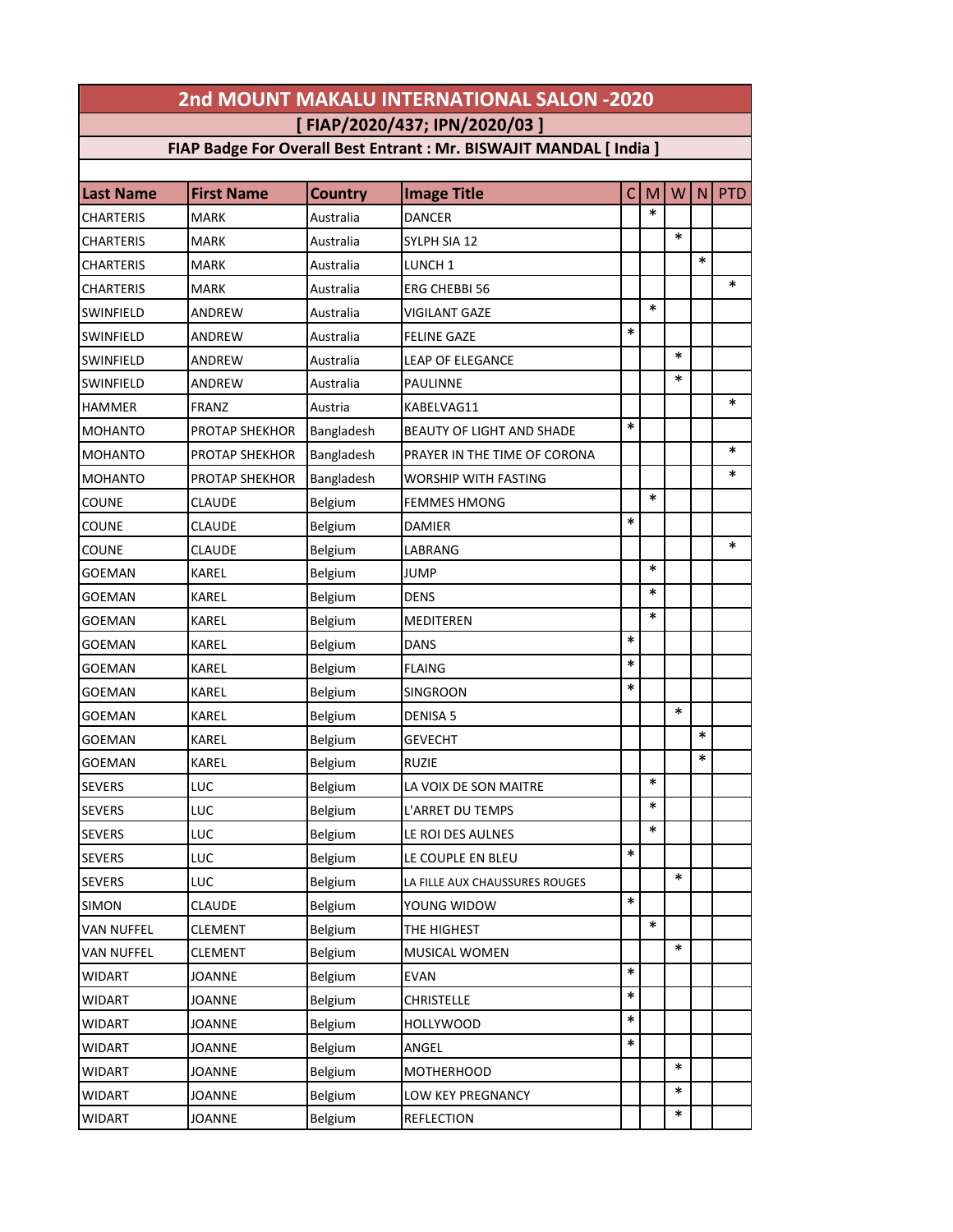| WIDART                 | <b>JOANNE</b>   | Belgium | PAVEL                        |        |        | $\ast$ |        |        |
|------------------------|-----------------|---------|------------------------------|--------|--------|--------|--------|--------|
| $\mathsf{L}\mathsf{I}$ | TAICHANG        | China   | <b>BABY BUGS</b>             |        |        |        | $\ast$ |        |
| П                      | <b>TAICHANG</b> | China   | <b>HAPPY NEW YEAR</b>        |        |        |        |        | $\ast$ |
| MAKAROVIC              | ZORAN           | Croatia | JAKOB                        |        | $\ast$ |        |        |        |
| <b>MAKAROVIC</b>       | ZORAN           | Croatia | <b>MAN FROM BILYE 3</b>      |        | $\ast$ |        |        |        |
| <b>MAKAROVIC</b>       | ZORAN           | Croatia | <b>MAN FROM BILYE 8</b>      |        | $\ast$ |        |        |        |
| <b>MAKAROVIC</b>       | ZORAN           | Croatia | D - MAN                      | *      |        |        |        |        |
| <b>MAKAROVIC</b>       | ZORAN           | Croatia | <b>MAN FROM BILYE 4</b>      | $\ast$ |        |        |        |        |
| <b>MAKAROVIC</b>       | ZORAN           | Croatia | WORRIES                      |        |        | $\ast$ |        |        |
| <b>MAKAROVIC</b>       | ZORAN           | Croatia | BARANYA WOMAN ARTIST         |        |        | $\ast$ |        |        |
| <b>MAKAROVIC</b>       | ZORAN           | Croatia | A GIRL AND FLOWERS           |        |        | $\ast$ |        |        |
| <b>MAKAROVIC</b>       | ZORAN           | Croatia | SNOWY STORM IN THE STREET    |        |        |        |        | $\ast$ |
| <b>MAKAROVIC</b>       | ZORAN           | Croatia | SNOWY STORM IN THE STREET 3  |        |        |        |        | *      |
| <b>SUSZKIEWICZ</b>     | <b>OLE</b>      | Denmark | <b>ROOF SPORT</b>            |        | $\ast$ |        |        |        |
| <b>SUSZKIEWICZ</b>     | OLE             | Denmark | UPSTAIRS 4                   |        | $\ast$ |        |        |        |
| <b>SUSZKIEWICZ</b>     | OLE             | Denmark | HIGH WALKING                 |        | $\ast$ |        |        |        |
| <b>SUSZKIEWICZ</b>     | OLE             | Denmark | AUTUMN WALK                  | $\ast$ |        |        |        |        |
| <b>SUSZKIEWICZ</b>     | OLE             | Denmark | HARMONICA CLOWN              | $\ast$ |        |        |        |        |
| <b>SUSZKIEWICZ</b>     | OLE             | Denmark | <b>VENICE ATMOSPHERE</b>     | $\ast$ |        |        |        |        |
| <b>SUSZKIEWICZ</b>     | OLE             | Denmark | <b>BLUE HOUR</b>             | $\ast$ |        |        |        |        |
| <b>SUSZKIEWICZ</b>     | OLE             | Denmark | PINK BACKGROUND              |        |        | $\ast$ |        |        |
| <b>SUSZKIEWICZ</b>     | OLE             | Denmark | MYSTERIOUS                   |        |        | *      |        |        |
| <b>SUSZKIEWICZ</b>     | OLE             | Denmark | <b>GIRL WITH CROSS</b>       |        |        | $\ast$ |        |        |
| SUSZKIEWICZ            | OLE             | Denmark | RED HAT 3                    |        |        | ∗      |        |        |
| <b>BRAY</b>            | DAVID           | England | THE SPIV                     |        | $\ast$ |        |        |        |
| <b>BRAY</b>            | <b>DAVID</b>    | England | THE ENGINE ARRANGERS         |        | $\ast$ |        |        |        |
| <b>BRAY</b>            | DAVID           | England | SUBMERGED 1                  | *      |        |        |        |        |
| <b>BRAY</b>            | <b>DAVID</b>    | England | FOCUSSED ON THE WIN          | $\ast$ |        |        |        |        |
| <b>BRAY</b>            | <b>DAVID</b>    | England | <b>MUSTANG LADY</b>          |        |        | $\ast$ |        |        |
| BRAY                   | DAVID           | England | SUBMERGED 1                  |        |        | $\ast$ |        |        |
| <b>BRAY</b>            | <b>DAVID</b>    | England | <b>GALATEA 5</b>             |        |        | $\ast$ |        |        |
| <b>BRAY</b>            | DAVID           | England | PEREGRINE FALCON COVETTING   |        |        |        | *      |        |
| <b>BRAY</b>            | <b>DAVID</b>    | England | KINGFISHER WITH THE PRIZE    |        |        |        | $\ast$ |        |
| <b>BRAY</b>            | DAVID           | England | HAMNOY CLICHE                |        |        |        |        | *      |
| <b>BRAY</b>            | DAVID           | England | <b>SAKRISOY VISTA</b>        |        |        |        |        | $\ast$ |
| <b>HAYES</b>           | <b>BEVERLY</b>  | England | IN THE DUST                  |        | $\ast$ |        |        |        |
| <b>HAYES</b>           | <b>BEVERLY</b>  | England | THE MIME ARTIST              |        | $\ast$ |        |        |        |
| <b>HAYES</b>           | <b>BEVERLY</b>  | England | YOUR BALL                    |        | $\ast$ |        |        |        |
| <b>HAYES</b>           | <b>BEVERLY</b>  | England | <b>DUST RIDERS</b>           | $\ast$ |        |        |        |        |
| <b>HAYES</b>           | <b>BEVERLY</b>  | England | SPITFIRE AND PILOT           | $\ast$ |        |        |        |        |
| <b>HAYES</b>           | <b>BEVERLY</b>  | England | LONG JUMPER                  |        |        | $\ast$ |        |        |
| <b>HAYES</b>           | <b>BEVERLY</b>  | England | <b>GOLDEN PRAYING MANTIS</b> |        |        |        | *      |        |
| <b>HAYES</b>           | <b>BEVERLY</b>  | England | GOSHAWK WITH PHEASANT        |        |        |        | $\ast$ |        |
| <b>HAYES</b>           | <b>BEVERLY</b>  | England | EUROPEAN EAGLE OWL           |        |        |        | $\ast$ |        |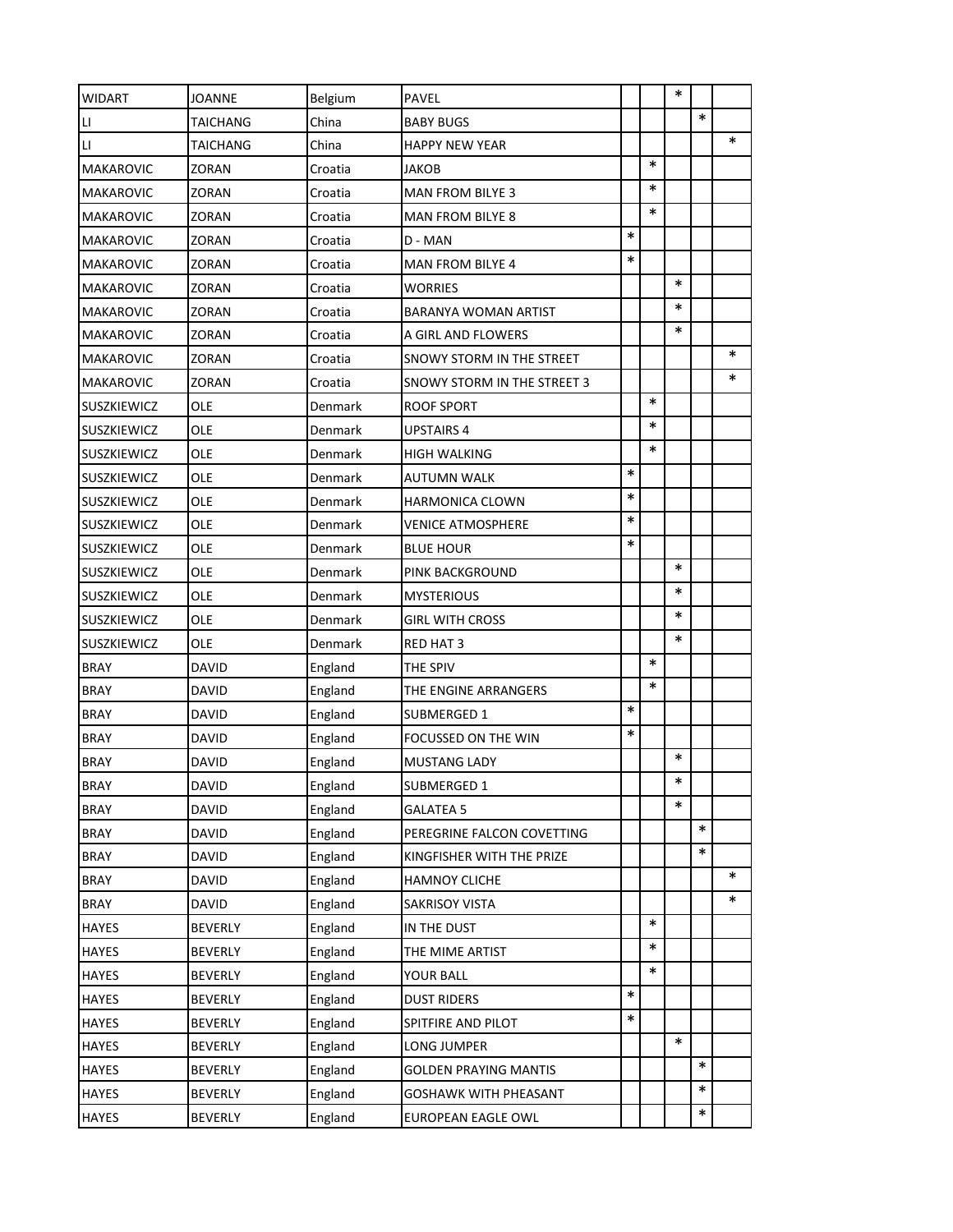| <b>HAYES</b>   | <b>BEVERLY</b>   | England | MILLENIUM BRIDGE GATESHEAD          |        |        |        |        | ∗      |
|----------------|------------------|---------|-------------------------------------|--------|--------|--------|--------|--------|
| <b>HAYES</b>   | GARRY            | England | STARTING THE LIFT                   |        | $\ast$ |        |        |        |
| <b>HAYES</b>   | GARRY            | England | 78 LEADS                            | $\ast$ |        |        |        |        |
| <b>HAYES</b>   | GARRY            | England | LEADER IN THE DUST                  | *      |        |        |        |        |
| <b>HAYES</b>   | GARRY            | England | <b>FEELING THE PRESSURE</b>         |        |        | $\ast$ |        |        |
| <b>HAYES</b>   | GARRY            | England | <b>GOING TO SHOOT</b>               |        |        | ∗      |        |        |
| <b>HAYES</b>   | GARRY            | England | <b>INTO THE SAND</b>                |        |        | ∗      |        |        |
| KEEL           | DAVID            | England | MAMI SATO JUMPS INTO THE LEAD       |        | $\ast$ |        |        |        |
| <b>KEEL</b>    | <b>DAVID</b>     | England | FULL CIRCLE NO HANDS                |        | $\ast$ |        |        |        |
| KEEL           | DAVID            | England | TOUGH GUYS THROUGH THE FLAMES       | $\ast$ |        |        |        |        |
| KEEL           | DAVID            | England | IRIS PRUYSEN JUMPING FOR GOLD       |        |        | *      |        |        |
| KEEL           | <b>DAVID</b>     | England | GARBINE MUGURUZA WIMBLEDON CHAMPION |        |        | $\ast$ |        |        |
| KEEL           | <b>DAVID</b>     | England | LADY RACER LONDON MARATHON WINNER   |        |        | ∗      |        |        |
| <b>RICH</b>    | LEO              | England | TIGER LIGHTNING TURNING KILL OVER   |        |        |        | $\ast$ |        |
| SCORAH         | <b>KATHRYN J</b> | England | SO FAR FROM HOME                    |        | $\ast$ |        |        |        |
| SCORAH         | <b>KATHRYN J</b> | England | A NOSTALGIC UNCDERTAINTY            |        | ∗      |        |        |        |
| YOUNG          | ALAN             | England | <b>MAXIMUM EFFORT</b>               |        | $\ast$ |        |        |        |
| YOUNG          | <b>ALAN</b>      | England | MR COOL ALMOST CLEAR                |        | *      |        |        |        |
| YOUNG          | ALAN             | England | OUT OF THE WOODS                    |        | $\ast$ |        |        |        |
| YOUNG          | ALAN             | England | WOODFORD GREEN RIVALRY              |        | $\ast$ |        |        |        |
| YOUNG          | ALAN             | England | <b>CALLING FOR HELP</b>             | $\ast$ |        |        |        |        |
| YOUNG          | ALAN             | England | EPSON AND EWELL LEAD THE WAY        | $\ast$ |        |        |        |        |
| YOUNG          | <b>ALAN</b>      | England | INTO THE UNKNOWN                    | $\ast$ |        |        |        |        |
| YOUNG          | ALAN             | England | THE HAPPY SAILOR                    | $\ast$ |        |        |        |        |
| LINDHOLM       | ARI              | Finland | REINE IN LOFOTEN ISLANDS            |        |        |        |        | $\ast$ |
| SALONEN        | KALLE            | Finland | LEAGUE 12                           |        | $\ast$ |        |        |        |
| SIPILÄ         | <b>MARKUS</b>    | Finland | <b>GROWING HOPE</b>                 | $\ast$ |        |        |        |        |
| SIPILÄ         | <b>MARKUS</b>    | Finland | PRECIOUS MOMENT                     | *      |        |        |        |        |
| SIPILÄ         | <b>MARKUS</b>    | Finland | THE POWER OF ADDICTION              | $\ast$ |        |        |        |        |
| CAUSSE         | ERIC             | France  | IN THE WATER 1 NB                   |        | $\ast$ |        |        |        |
| CAUSSE         | <b>ERIC</b>      | France  | <b>MAQUILLAGE 1 NB</b>              |        | *      |        |        |        |
| CAUSSE         | <b>ERIC</b>      | France  | LES MARIONNETTES                    | $\ast$ |        |        |        |        |
| CAUSSE         | ERIC             | France  | CARNAVAL 35 DSAT                    |        |        | *      |        |        |
| CAUSSE         | ERIC             | France  | <b>ACCOUPLEMENT FLAMANTS 41</b>     |        |        |        | $\ast$ |        |
| <b>JACQUES</b> | VANNEUVILLE      | France  | ALYSSA 6155                         |        | $\ast$ |        |        |        |
| <b>JACQUES</b> | VANNEUVILLE      | France  | <b>SENSUELLE</b>                    |        | *      |        |        |        |
| <b>JACQUES</b> | VANNEUVILLE      | France  | STACY 7723                          |        | *      |        |        |        |
| <b>JACQUES</b> | VANNEUVILLE      | France  | <b>CANDICE SURPRISE</b>             |        | *      |        |        |        |
| <b>JACQUES</b> | VANNEUVILLE      | France  | ALYSSA BLEU 7701                    | *      |        |        |        |        |
| <b>MORATA</b>  | ALAIN            | France  | CORNEMUSE                           |        | $\ast$ |        |        |        |
| MORATA         | ALAIN            | France  | DEB 2 HUILES                        | $\ast$ |        |        |        |        |
| <b>MORATA</b>  | ALAIN            | France  | NAV 6 CHAUME                        | *      |        |        |        |        |
| MORATA         | ALAIN            | France  | PRESSE LIVRES                       | *      |        |        |        |        |
| MORATA         | ALAIN            | France  | <b>BRUMES MATINALES</b>             |        |        |        |        | ∗      |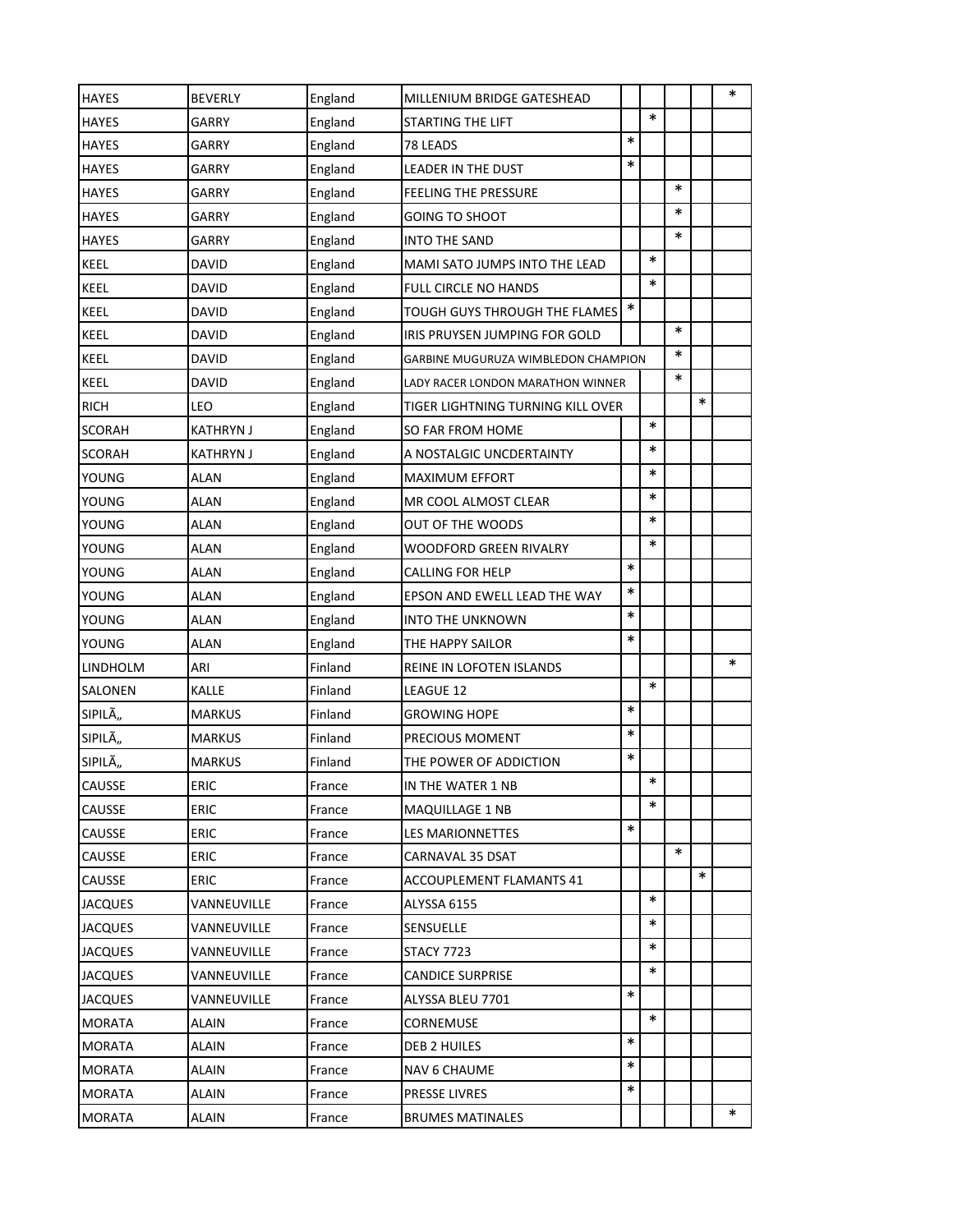| <b>MORATA</b>    | <b>ALAIN</b>       | France    | FB 2018                             |        |        |        |        | $\ast$ |
|------------------|--------------------|-----------|-------------------------------------|--------|--------|--------|--------|--------|
| RAIMBAULT        | JEAN-CLAUDE        | France    | ROAD AND SNOWY MEADOWS              | $\ast$ |        |        |        |        |
| RAIMBAULT        | <b>JEAN-CLAUDE</b> | France    | <b>BROMO VOLCANO</b>                |        |        |        | $\ast$ |        |
| RAIMBAULT        | JEAN-CLAUDE        | France    | <b>SANTORIN VILLAGE</b>             |        |        |        |        | $\ast$ |
| <b>CRISPIN</b>   | <b>IRMGARD</b>     | Germany   | BREASTFEEDING WOMAN                 |        |        | $\ast$ |        |        |
| <b>CRISPIN</b>   | <b>IRMGARD</b>     | Germany   | ARCTIC MACHINE                      |        |        |        |        | ∗      |
| LUDWIG           | <b>PETER</b>       | Germany   | <b>NADINE I</b>                     |        |        | $\ast$ |        |        |
| <b>PEKS</b>      | HEINZ              | Germany   | <b>GESICHT1</b>                     |        | $\ast$ |        |        |        |
| <b>PEKS</b>      | HEINZ              | Germany   | GESICHT4                            | $\ast$ |        |        |        |        |
| <b>PEKS</b>      | HEINZ              | Germany   | AKHARA, HELIGE GEBORENE             |        |        |        |        | *      |
| <b>PEKS</b>      | <b>HEINZ</b>       | Germany   | PRAG9                               |        |        |        |        | *      |
| PETERSOHN        | <b>UWE</b>         | Germany   | <b>MEMORIES</b>                     |        | $\ast$ |        |        |        |
| PETERSOHN        | <b>UWE</b>         | Germany   | STATISTEN                           | $\ast$ |        |        |        |        |
| PETERSOHN        | <b>UWE</b>         | Germany   | <b>WUEHLTISCH</b>                   |        |        | $\ast$ |        |        |
| PETERSOHN        | <b>UWE</b>         | Germany   | OLIVER                              |        |        | $\ast$ |        |        |
| <b>SCHWINGES</b> | <b>KLAUS</b>       | Germany   | <b>BALLETT 2</b>                    |        | $\ast$ |        |        |        |
| <b>SCHWINGES</b> | <b>KLAUS</b>       | Germany   | KUNSTRADFAHREN 8                    |        | $\ast$ |        |        |        |
| <b>SCHWINGES</b> | <b>KLAUS</b>       | Germany   | <b>BALLETT 1</b>                    | *      |        |        |        |        |
| <b>SCHWINGES</b> | <b>KLAUS</b>       | Germany   | <b>MOTOCROSS 5</b>                  | *      |        |        |        |        |
| <b>SCHWINGES</b> | <b>KLAUS</b>       | Germany   | AISHA 18                            |        |        | $\ast$ |        |        |
| <b>SCHWINGES</b> | KLAUS              | Germany   | AISHA 25                            |        |        | $\ast$ |        |        |
| <b>SCHWINGES</b> | <b>KLAUS</b>       | Germany   | SPITZ GEWUERFELT                    |        |        |        |        | $\ast$ |
| <b>TESCHING</b>  | <b>KLAUS</b>       | Germany   | YING AND YANG                       |        | $\ast$ |        |        |        |
| TESCHING         | <b>KLAUS</b>       | Germany   | NATURAL                             |        | $\ast$ |        |        |        |
| <b>TESCHING</b>  | <b>KLAUS</b>       | Germany   | <b>SILVER</b>                       |        | ∗      |        |        |        |
| <b>TESCHING</b>  | <b>KLAUS</b>       | Germany   | BALLETT                             |        | $\ast$ |        |        |        |
| <b>TESCHING</b>  | <b>KLAUS</b>       | Germany   | MIGRAENE                            | $\ast$ |        |        |        |        |
| TESCHING         | <b>KLAUS</b>       | Germany   | <b>QUEEN OF BEE</b>                 | $\ast$ |        |        |        |        |
| <b>TESCHING</b>  | <b>KLAUS</b>       | Germany   | <b>SWING</b>                        | $\ast$ |        |        |        |        |
| TESCHING         | <b>KLAUS</b>       | Germany   | NOT SISTERS                         |        |        | $\ast$ |        |        |
| <b>TESCHING</b>  | <b>KLAUS</b>       | Germany   | <b>CUTE</b>                         |        |        | *      |        |        |
| TESCHING         | <b>KLAUS</b>       | Germany   | <b>HORSESHOE BEND</b>               |        |        |        | *      |        |
| TESCHING         | <b>KLAUS</b>       | Germany   | SNOW OWL                            |        |        |        | $\ast$ |        |
| <b>TESCHING</b>  | <b>KLAUS</b>       | Germany   | DUBAI STREETS                       |        |        |        |        | ∗      |
| <b>TESCHING</b>  | <b>KLAUS</b>       | Germany   | KUALA LUMPUR BANTU                  |        |        |        |        | *      |
| <b>TESCHING</b>  | <b>KLAUS</b>       | Germany   | BURJ AL ARAB 2                      |        |        |        |        | ∗      |
| ASLANOGLOU       | Maria-Evangelia    | Greece    | ATHENS FROM ABOVE LR-1896           | $\ast$ |        |        |        |        |
| ASLANOGLOU       | Maria-Evangelia    | Greece    | REPENT YOURSELVES, SINNERS! LR-6574 |        |        | *      |        |        |
| ASLANOGLOU       | Maria-Evangelia    | Greece    | <b>HORIZONTES LR-9426</b>           |        |        |        |        | $\ast$ |
| CHAN             | <b>CHING CHING</b> | Hong Kong | <b>GUARDIAN</b>                     |        | $\ast$ |        |        |        |
| <b>CHAN</b>      | <b>CHING CHING</b> | Hong Kong | TRIBAL FIGHT                        |        | $\ast$ |        |        |        |
| <b>CHAN</b>      | <b>CHING CHING</b> | Hong Kong | DANCING ON THE DARK SIDE            | *      |        |        |        |        |
| CHAN             | <b>CHING CHING</b> | Hong Kong | BIG LOAD LITTLE WOMAN               | *      |        |        |        |        |
| CHAN             | <b>CHING CHING</b> | Hong Kong | OUR LITTLE FAMILY                   | $\ast$ |        |        |        |        |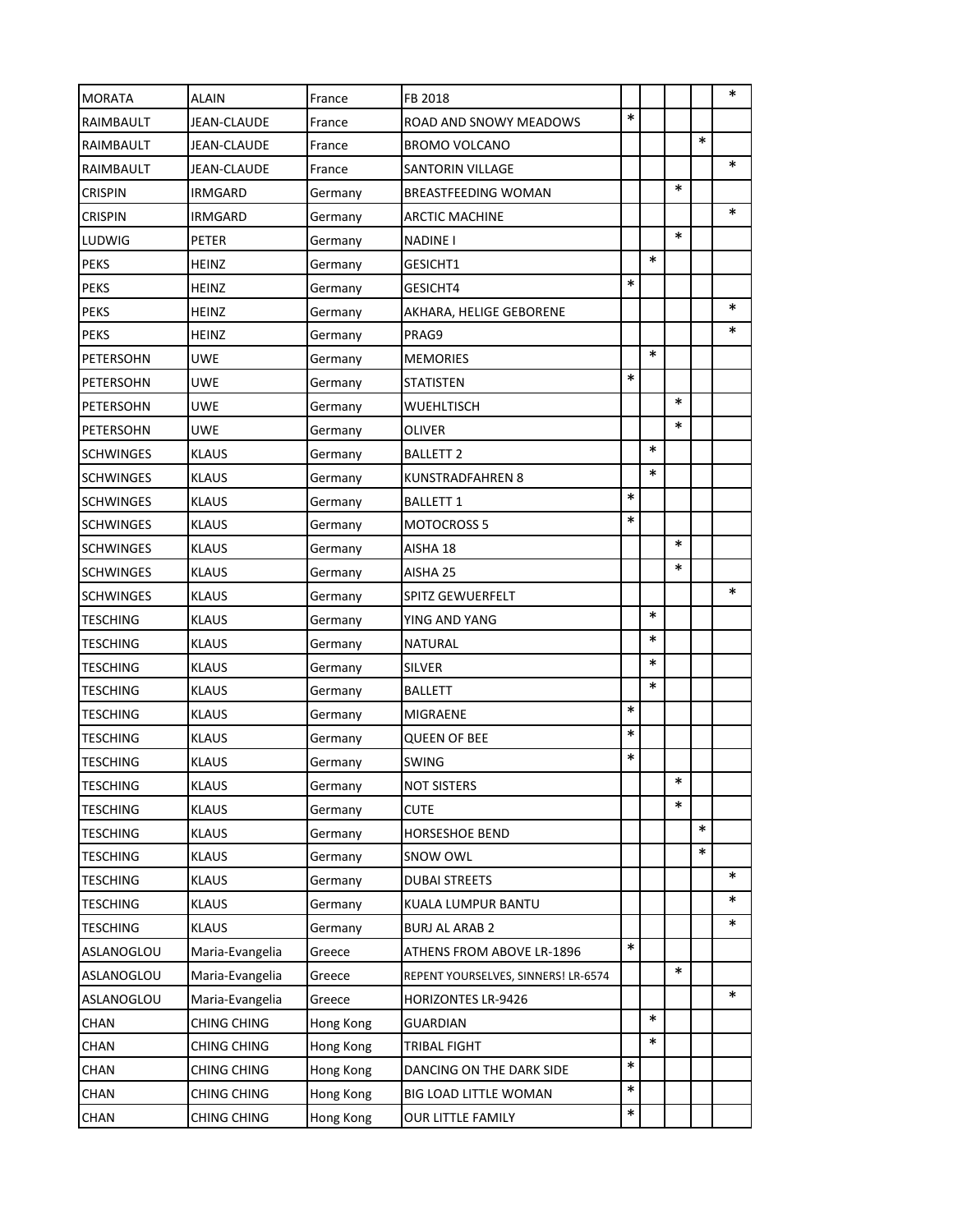| <b>CHAN</b>    | <b>CHING CHING</b> | Hong Kong | PERPLEXED                  | $\ast$ |        |        |        |   |
|----------------|--------------------|-----------|----------------------------|--------|--------|--------|--------|---|
| CHAN           | CHING CHING        | Hong Kong | WINNER AND LOSER           |        |        | $\ast$ |        |   |
| CHAN           | <b>CHING CHING</b> | Hong Kong | <b>STILL ELEGANT</b>       |        |        | $\ast$ |        |   |
| CHAN           | CHING CHING        | Hong Kong | ANT SQUAD 02               |        |        |        | $\ast$ |   |
| <b>CHAN</b>    | <b>CHING CHING</b> | Hong Kong | FROM ANOTHER ANGLE         |        |        |        |        | ∗ |
| CHAN           | CHING CHING        | Hong Kong | RAINBOW IN THE ROOM        |        |        |        |        | ∗ |
| CHAU           | CHUN YIP           | Hong Kong | <b>BOAT AND NET</b>        |        | $\ast$ |        |        |   |
| CHAU           | CHUN YIP           | Hong Kong | MOUNT ZHUTAN SCENERY       |        | *      |        |        |   |
| CHAU           | CHUN YIP           | Hong Kong | <b>WINDOW CLEANING</b>     |        | $\ast$ |        |        |   |
| CHAU           | CHUN YIP           | Hong Kong | UNDER THE BIG TREE         |        | $\ast$ |        |        |   |
| CHAU           | CHUN YIP           | Hong Kong | <b>GOING TO FARM</b>       | $\ast$ |        |        |        |   |
| CHAU           | CHUN YIP           | Hong Kong | <b>GOLDEN SEASHORE</b>     | $\ast$ |        |        |        |   |
| <b>CHAU</b>    | <b>CHUN YIP</b>    | Hong Kong | IN THE FISHING POND        | $\ast$ |        |        |        |   |
| CHAU           | <b>CHUN YIP</b>    | Hong Kong | <b>SEASHORE PATTERN</b>    | $\ast$ |        |        |        |   |
| <b>BAROSS</b>  | GABOR              | Hungary   | <b>CLASH OF TITANS</b>     |        |        |        | $\ast$ |   |
| <b>BAROSS</b>  | <b>GABOR</b>       | Hungary   | <b>MORNING HUNT</b>        |        |        |        | $\ast$ |   |
| <b>BERENDI</b> | TIBOR              | Hungary   | INTIMATE MOMENT            |        |        |        | $\ast$ |   |
| <b>BERENDI</b> | TIBOR              | Hungary   | SAVORY                     |        |        |        | $\ast$ |   |
| <b>BERENDI</b> | TIBOR              | Hungary   | <b>FIRST RAYS</b>          |        |        |        |        | ∗ |
| <b>CSAKI</b>   | LAJOS              | Hungary   | <b>BEHIND</b>              |        | *      |        |        |   |
| CSAKI          | LAJOS              | Hungary   | THE HAT                    |        | $\ast$ |        |        |   |
| CSAKI          | LAJOS              | Hungary   | PRINCESS                   | $\ast$ |        |        |        |   |
| <b>CSAKI</b>   | LAJOS              | Hungary   | HEART                      | $\ast$ |        |        |        |   |
| <b>CSAKI</b>   | LAJOS              | Hungary   | THE COFFEE                 |        |        | $\ast$ |        |   |
| KOSZTOLÃNYI    | <b>BENCE</b>       | Hungary   | THE LAST LOOK              |        | $\ast$ |        |        |   |
| KOSZTOLÃNYI    | <b>BENCE</b>       | Hungary   | THE BLACK HAT 2            |        | $\ast$ |        |        |   |
| KOSZTOLÃNYI    | <b>BENCE</b>       | Hungary   | <b>EXPERIENCED HANDS</b>   | $\ast$ |        |        |        |   |
| LOKOS          | ZOLTAN             | Hungary   | OLD ROOM                   |        | $\ast$ |        |        |   |
| LOKOS          | ZOLTAN             | Hungary   | <b>PROTECTION</b>          |        | *      |        |        |   |
| LOKOS          | ZOLTAN             | Hungary   | SILLHOUETTE                |        | $\ast$ |        |        |   |
| LOKOS          | ZOLTAN             | Hungary   | DAWN VISION                | $\ast$ |        |        |        |   |
| LOKOS          | ZOLTAN             | Hungary   | LI AND ANNAMARI            | $\ast$ |        |        |        |   |
| LOKOS          | ZOLTAN             | Hungary   | QUAERE 1                   | $\ast$ |        |        |        |   |
| LOKOS          | ZOLTAN             | Hungary   | <b>FACES</b>               |        |        | *      |        |   |
| LOKOS          | ZOLTAN             | Hungary   | <b>KISS</b>                |        |        | $\ast$ |        |   |
| LOKOS          | ZOLTAN             | Hungary   | <b>PLAY</b>                |        |        | $\ast$ |        |   |
| LOKOS          | ZOLTAN             | Hungary   | PREGNANT WOMAN AND CAT 2   |        |        | *      |        |   |
| VARANKA        | ZSOLT              | Hungary   | IN YOUR EYES               |        | $\ast$ |        |        |   |
| VARANKA        | ZSOLT              | Hungary   | <b>INSTRUMENTS</b>         |        | *      |        |        |   |
| VARANKA        | ZSOLT              | Hungary   | <b>WAYS</b>                |        | *      |        |        |   |
| VARANKA        | ZSOLT              | Hungary   | PORCELAIN                  |        |        | $\ast$ |        |   |
| VARANKA        | ZSOLT              | Hungary   | <b>BORN OF HE UNIVERSE</b> |        |        | $\ast$ |        |   |
| VARANKA        | ZSOLT              | Hungary   | DURDEVICA TARA             |        |        |        |        | ∗ |
| ADHIKARY       | <b>NIKHIL</b>      | India     | <b>UNLOCK</b>              | $\ast$ |        |        |        |   |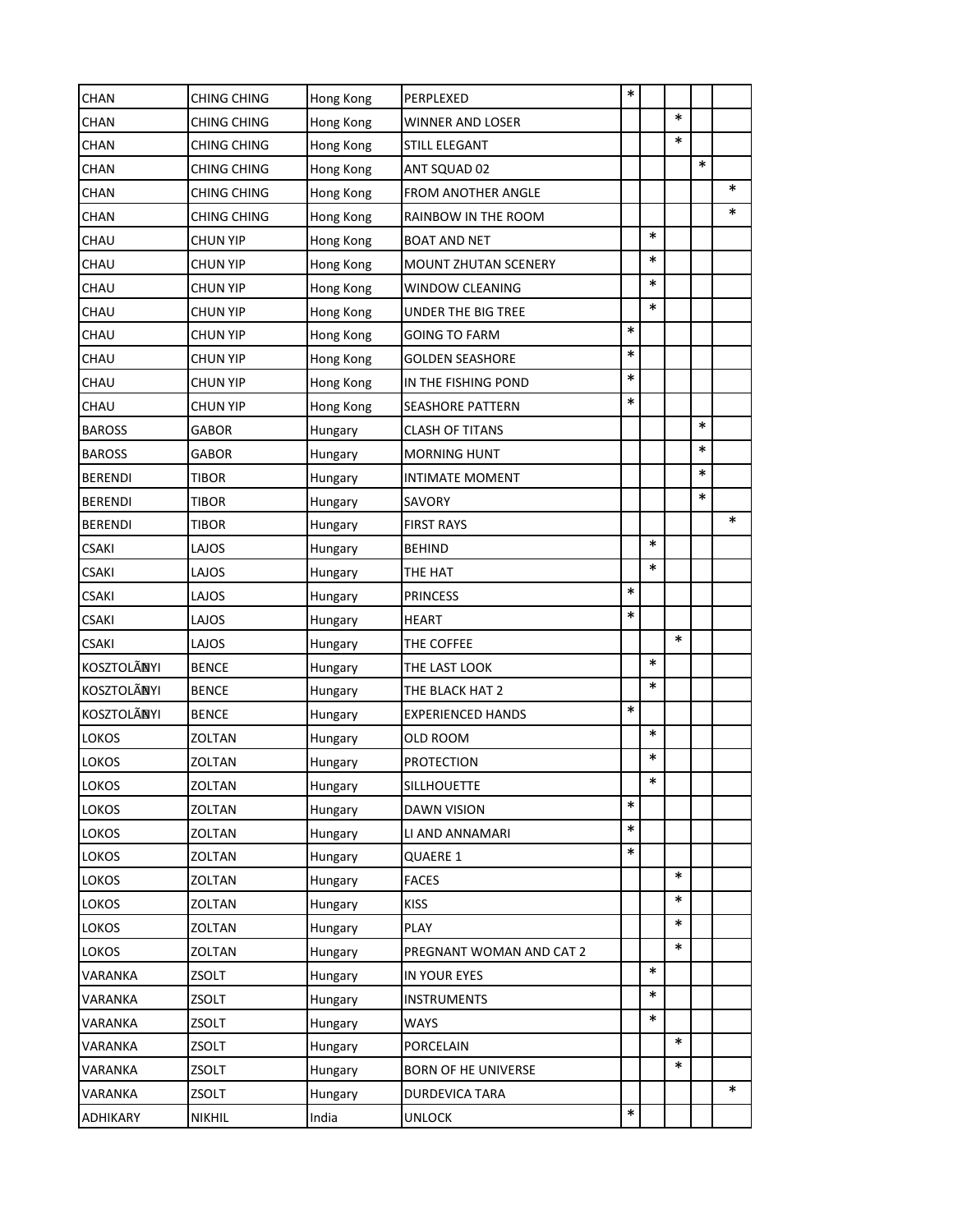| <b>ADHIKARY</b>      | <b>NIKHIL</b>        | India | MOTHER AND CHILD                 |        |        | $\ast$ |        |        |
|----------------------|----------------------|-------|----------------------------------|--------|--------|--------|--------|--------|
| <b>ADHIKARY</b>      | <b>NIKHIL</b>        | India | BLACK-HEADED IBIS                |        |        |        | $\ast$ |        |
| <b>ADHIKARY</b>      | <b>NIKHIL</b>        | India | COLLECTED FOOD                   |        |        |        | $\ast$ |        |
| ARORA                | <b>MANDEEP SINGH</b> | India | WOMEN POWER                      |        |        | $\ast$ |        |        |
| <b>ARORA</b>         | <b>MANDEEP SINGH</b> | India | BOND                             |        |        | $\ast$ |        |        |
| <b>ARORA</b>         | <b>MANDEEP SINGH</b> | India | BEHIND THE WATERFALL             |        |        |        |        | *      |
| <b>ASH</b>           | ANIRBAN              | India | SOMETIMES ALL IT NEED ONE PRAYER |        | $\ast$ |        |        |        |
| <b>ASH</b>           | ANIRBAN              | India | GOOD TIMES WILL COME             |        | $\ast$ |        |        |        |
| <b>ASH</b>           | ANIRBAN              | India | BREAK THE RULES LIVE YOUR LIFE   | $\ast$ |        |        |        |        |
| ASH                  | ANIRBAN              | India | AWAKETHE DURGA INSIDE YOU        |        |        | $\ast$ |        |        |
| ASH                  | ANIRBAN              | India | TRADITION (ARMENIA)              |        |        | $\ast$ |        |        |
| ASH                  | ANIRBAN              | India | YOU ALWAYS GAIN BY GIVING LOVE   |        |        |        | $\ast$ |        |
| ASH                  | ANIRBAN              | India | SUNSET IN ST PETERSBURG          |        |        |        |        | *      |
| <b>BANERJEE</b>      | MAITREYEE            | India | <b>MOLTING INTO NEWNESS</b>      | *      |        |        |        |        |
| BANERJEE             | MAITREYEE            | India | THE MASK GIRL                    | $\ast$ |        |        |        |        |
| BANERJEE             | <b>MAITREYEE</b>     | India | <b>EVENING PRAYER</b>            |        |        | $\ast$ |        |        |
| BANERJEE             | MAITREYEE            | India | PAINFUL FOLKLORE                 |        |        | $\ast$ |        |        |
| BANERJEE             | <b>MAITREYEE</b>     | India | A JOURNEY THROUGH COLD BREEZE    |        |        |        |        | $\ast$ |
| BANERJEE             | SUVANKAR             | India | FORYOUREYESONLY                  |        | $\ast$ |        |        |        |
| BANERJEE             | SUVANKAR             | India | DARTER4                          |        |        |        | $\ast$ |        |
| <b>BANERJEE</b>      | SUVANKAR             | India | KINGFEED                         |        |        |        | $\ast$ |        |
| BANERJEE             | SUVANKAR             | India | OSPREYFLY2                       |        |        |        | $\ast$ |        |
| BANERJEE             | SUVANKAR             | India | VERDITERFLYCATCHER               |        |        |        | $\ast$ |        |
| <b>BARUA</b>         | DEBASISH             | India | BEHIND THE MASK                  |        | $\ast$ |        |        |        |
| <b>BARUA</b>         | <b>DEBASISH</b>      | India | BOY AND MESH KNIT                | $\ast$ |        |        |        |        |
| <b>BARUA</b>         | <b>DEBASISH</b>      | India | MOUMITA 05                       |        |        | $\ast$ |        |        |
| <b>BARUA</b>         | <b>DEBASISH</b>      | India | SHREYA 02                        |        |        | ∗      |        |        |
| <b>BARUA</b>         | <b>DEBASISH</b>      | India | SHREYA 03                        |        |        | $\ast$ |        |        |
| <b>BARUA</b>         | <b>DEBASISH</b>      | India | MATING OF FLY                    |        |        |        | $\ast$ |        |
| BARUA                | DEBASISH             | India | TREEPIE WITH PREY 02             |        |        |        | $\ast$ |        |
| <b>BARUA</b>         | DEBASISH             | India | LADAKH 02                        |        |        |        |        | *      |
| <b>BARUA</b>         | DEBASISH             | India | WAY TO SAHARSA TAAL              |        |        |        |        | *      |
| <b>BARUA</b>         | DEBASISH             | India | AULI                             |        |        |        |        | ∗      |
| <b>BASU</b>          | DEEPANKAR            | India | LIVERPOOL                        |        |        |        |        | *      |
| <b>BASU</b>          | DEEPANKAR            | India | SPIRAL MOVEMENT                  |        |        |        |        | ∗      |
| <b>BASU</b>          | DEEPANKAR            | India | <b>CIRCLE DANCE</b>              |        |        |        |        | ∗      |
| <b>BHATTACHARJEE</b> | HIRAK                | India | DOBLE HELIX STAIRCASE            |        | $\ast$ |        |        |        |
| <b>BHATTACHARJEE</b> | HIRAK                | India | THE TURBULENCE                   | *      |        |        |        |        |
| BHATTACHARJEE        | HIRAK                | India | BLUE HOUR DIARY FROM BROMO       |        |        |        | *      |        |
| BHATTACHARJEE        | HIRAK                | India | INSIDE OF BASILICA               |        |        |        |        | *      |
| BHATTACHARYYA        | PARTHA               | India | LADY WITH A MASK                 |        | $\ast$ |        |        |        |
| <b>BHATTACHARYYA</b> | PARTHA               | India | FRUSTRATED                       |        | ∗      |        |        |        |
| BHATTACHARYYA        | PARTHA               | India | MEDUSA 1                         |        | $\ast$ |        |        |        |
| <b>BHATTACHARYYA</b> | PARTHA               | India | LOST LOVE                        | $\ast$ |        |        |        |        |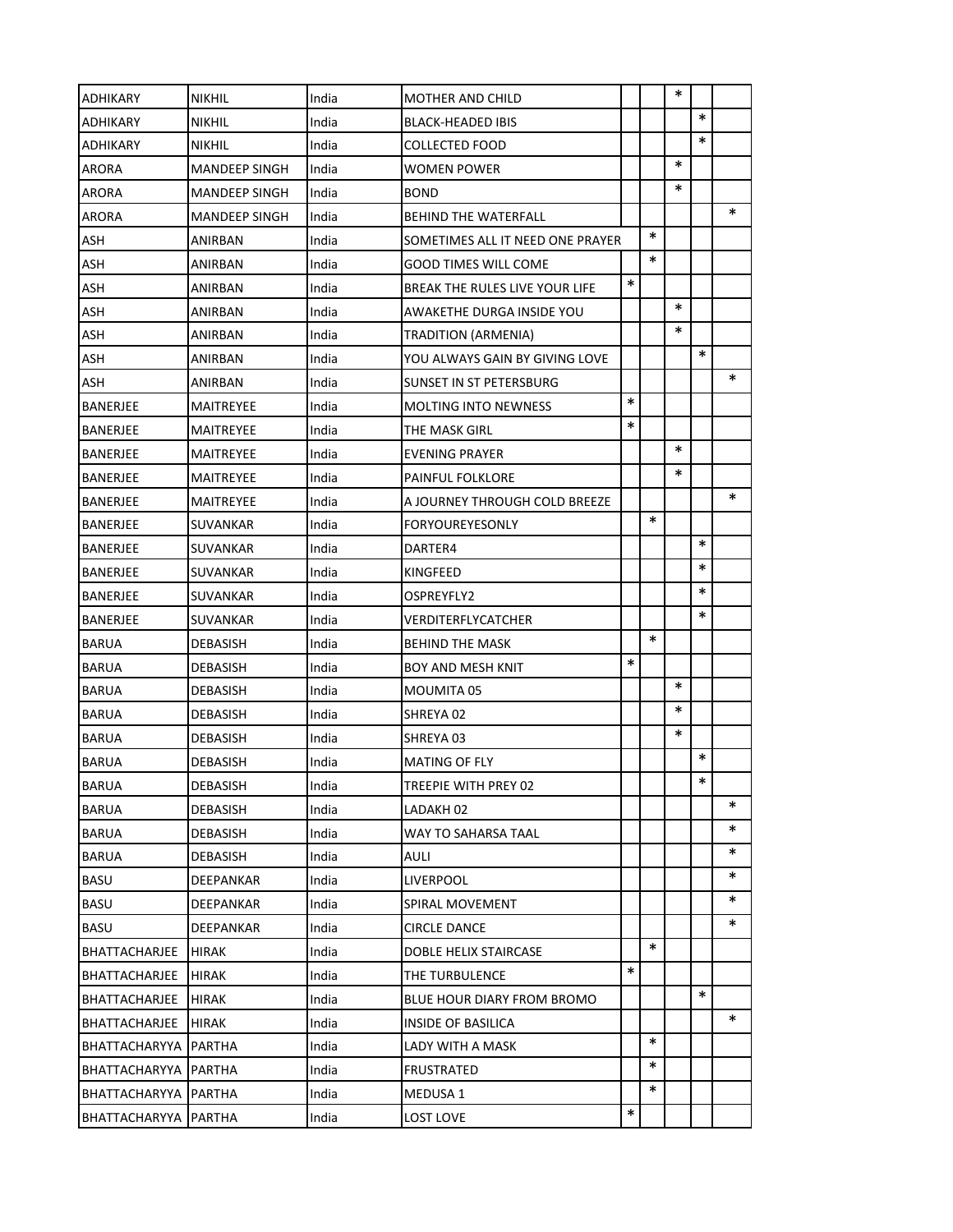| <b>BHATTACHARYYA IPARTHA</b> |               | India | THE LADY WITH BLUE PAINTED MASK | $\ast$ |        |        |        |        |
|------------------------------|---------------|-------|---------------------------------|--------|--------|--------|--------|--------|
| BHATTACHARYYA   PARTHA       |               | India | THE SPLASH                      | $\ast$ |        |        |        |        |
| <b>BHATTACHARYYA IPARTHA</b> |               | India | THE PAINTED MASK                |        |        | $\ast$ |        |        |
| BHATTACHARYYA                | PARTHA        | India | <b>GOLDEN BALERINA</b>          |        |        | $\ast$ |        |        |
| <b>BISWAS</b>                | RAJDEEP       | India | SYMMETRY5                       |        | $\ast$ |        |        |        |
| <b>BISWAS</b>                | RAJDEEP       | India | SYMMETRY8                       |        | *      |        |        |        |
| <b>BISWAS</b>                | RAJDEEP       | India | SYMMETRY9                       |        | ∗      |        |        |        |
| <b>BISWAS</b>                | RAJDEEP       | India | SYMMETRY11                      |        | $\ast$ |        |        |        |
| <b>BISWAS</b>                | RAJDEEP       | India | PUCHKI8373                      | $\ast$ |        |        |        |        |
| <b>BISWAS</b>                | RAJDEEP       | India | FS7502                          | $\ast$ |        |        |        |        |
| <b>BISWAS</b>                | RAJDEEP       | India | AMBIVALENCE02                   | $\ast$ |        |        |        |        |
| <b>BISWAS</b>                | RAJDEEP       | India | PUCHKI8234                      |        |        | $\ast$ |        |        |
| <b>BISWAS</b>                | RAJDEEP       | India | MADHU30                         |        |        | ∗      |        |        |
| <b>BISWAS</b>                | RAJDEEP       | India | SUTAPA11                        |        |        | $\ast$ |        |        |
| <b>BISWAS</b>                | RAJDEEP       | India | SYMMETRY10                      |        |        | ∗      |        |        |
| <b>BYAKOD</b>                | H. S          | India | I AM WITH                       | $\ast$ |        |        |        |        |
| <b>BYAKOD</b>                | H. S          | India | LAST POOJA                      |        |        | $\ast$ |        |        |
| <b>BYAKOD</b>                | H. S          | India | <b>CHLOROPHSIS FEEDING</b>      |        |        |        | $\ast$ |        |
| <b>BYAKOD</b>                | H. S          | India | RIVERTURN MATING                |        |        |        | $\ast$ |        |
| <b>BYAKOD</b>                | H. S          | India | CHAMELEON FIGHTING              |        |        |        | $\ast$ |        |
| <b>BYAKOD</b>                | H.S           | India | SEEKING BLESSINGS               |        |        |        |        | $\ast$ |
| <b>BYAKOD</b>                | H. S          | India | MAHAMASTAKABHISHEKA             |        |        |        |        | ∗      |
| CHAKRABARTI                  | DOLLY         | India | <b>ETHNIC</b>                   |        | $\ast$ |        |        |        |
| CHAKRABARTI                  | DOLLY         | India | DREAM                           |        | $\ast$ |        |        |        |
| CHAKRABARTI                  | DOLLY         | India | <b>REFLEXION</b>                |        | ∗      |        |        |        |
| <b>CHAKRABARTI</b>           | DOLLY         | India | <b>FREEDOM</b>                  |        | $\ast$ |        |        |        |
| CHAKRABARTI                  | DOLLY         | India | <b>READY TO PERFORM</b>         |        |        | $\ast$ |        |        |
| <b>CHAKRABARTI</b>           | <b>DOLLY</b>  | India | ARISTOCRATIC                    |        |        | $\ast$ |        |        |
| <b>CHAKRABORTY</b>           | SHIRSHENDU    | India | <b>EQUANIMITY</b>               |        | $\ast$ |        |        |        |
| <b>CHAKRABORTY</b>           | SHIRSHENDU    | India | FREEDOM                         |        | $\ast$ |        |        |        |
| <b>CHAKRABORTY</b>           | SHIRSHENDU    | India | PRAYER INTENSE                  |        | *      |        |        |        |
| <b>CHAKRABORTY</b>           | SHIRSHENDU    | India | ELEGANCY                        | $\ast$ |        |        |        |        |
| <b>CHAKRABORTY</b>           | SHIRSHENDU    | India | DREAMY                          | $\ast$ |        |        |        |        |
| <b>CHAKRABORTY</b>           | SHIRSHENDU    | India | THE READER II                   | $\ast$ |        |        |        |        |
| <b>CHAKRABORTY</b>           | SHIRSHENDU    | India | THE READER                      | $\ast$ |        |        |        |        |
| <b>CHAKRABORTY</b>           | SHIRSHENDU    | India | <b>INSECURITY</b>               |        |        | $\ast$ |        |        |
| <b>CHAKRABORTY</b>           | SHIRSHENDU    | India | A DISTRESSED GIRL               |        |        | *      |        |        |
| <b>CHAKRABORTY</b>           | SHIRSHENDU    | India | <b>FOREST GIRL</b>              |        |        | ∗      |        |        |
| <b>CHAKRABORTY</b>           | SHIRSHENDU    | India | COMMON KINGFISHER WITH CATCH    |        |        |        | *      |        |
| <b>CHAKRABORTY</b>           | SHIRSHENDU    | India | <b>MATING DAMSELFLY</b>         |        |        |        | *      |        |
| <b>CHAKRABORTY</b>           | SHIRSHENDU    | India | FROZEN KUFRI II                 |        |        |        |        | $\ast$ |
| <b>CHAKRABORTY</b>           | SHIRSHENDU    | India | FROZEN KUFRI III                |        |        |        |        | ∗      |
| <b>CHAKRABORTY</b>           | SHIRSHENDU    | India | FROZEN KUFRI                    |        |        |        |        | ∗      |
| <b>CHAKRABORTY</b>           | SHYAMAL KUMAR | India | PORTRAIT OF A LADY              |        | *      |        |        |        |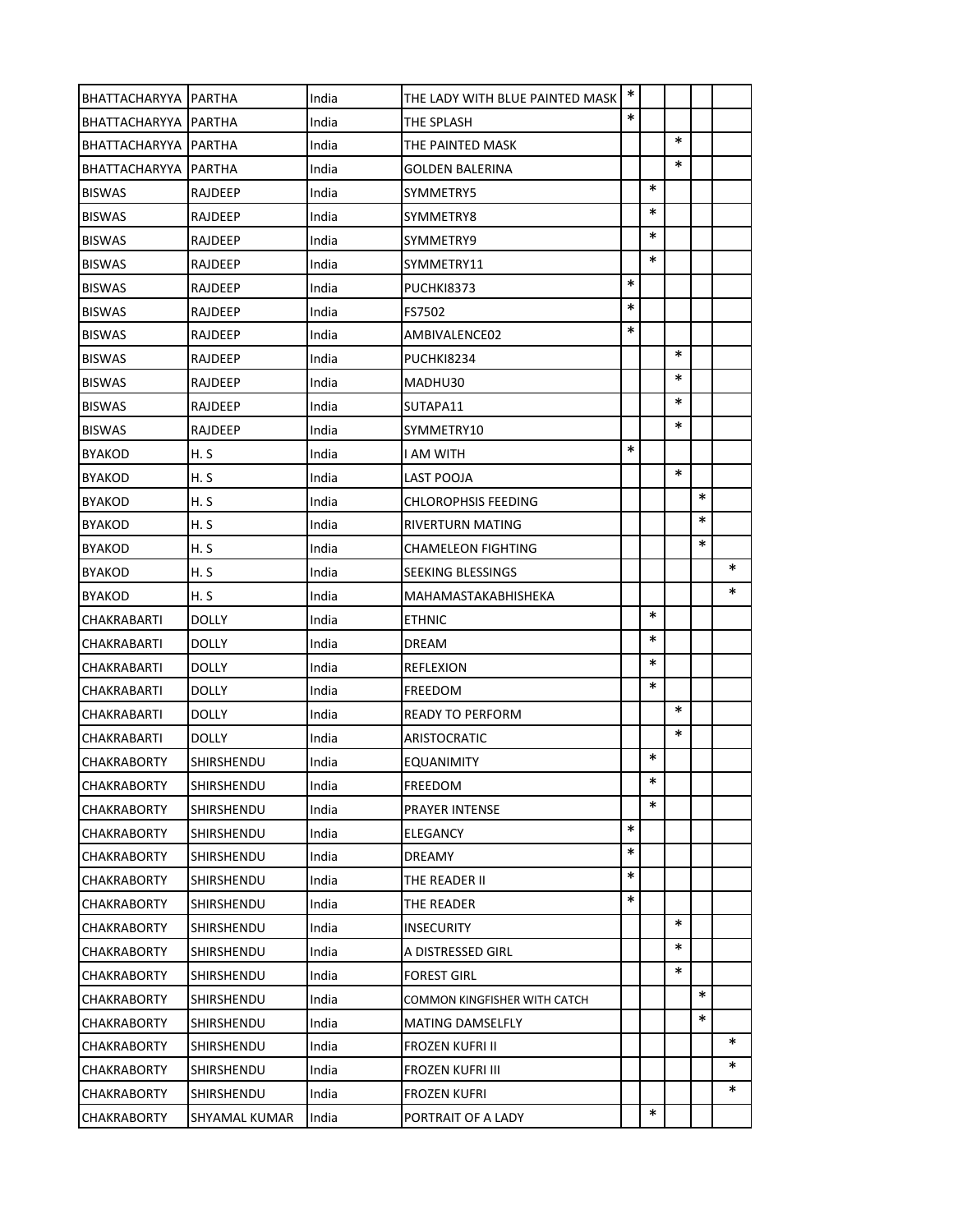| <b>CHAKRABORTY</b> | SHYAMAL KUMAR        | India | WOMEN AT WORK                    |        |        | ∗      |        |        |
|--------------------|----------------------|-------|----------------------------------|--------|--------|--------|--------|--------|
| <b>CHAKRABORTY</b> | SHYAMAL KUMAR        | India | JACKLE MATING 2                  |        |        |        | $\ast$ |        |
| <b>CHAKRABORTY</b> | <b>SHYAMAL KUMAR</b> | India | TIMELY SNATCH                    |        |        |        | $\ast$ |        |
| <b>CHAKRABORTY</b> | <b>SUMIT</b>         | India | BLUE TAILED BEE EATER WITH CATCH |        |        |        | $\ast$ |        |
| <b>CHAKRABORTY</b> | <b>SUMIT</b>         | India | <b>FRIENDS IN NEED</b>           |        |        |        |        | $\ast$ |
| <b>CHAKRABORTY</b> | <b>SUMIT</b>         | India | TOWARDS ETERNITY                 |        |        |        |        | $\ast$ |
| <b>CHAKRABORTY</b> | SUNANDAN             | India | <b>FREE RIDE</b>                 |        |        |        | $\ast$ |        |
| <b>CHAKRABORTY</b> | SUNANDAN             | India | PASSION ROYAL                    |        |        |        | $\ast$ |        |
| <b>CHAKRABORTY</b> | SUNANDAN             | India | PEACE MARCH                      |        |        |        | $\ast$ |        |
| <b>CHAKRABORTY</b> | SUNANDAN             | India | THE WILD BUNCH 02                |        |        |        | $\ast$ |        |
| <b>CHAKRABORTY</b> | SUNANDAN             | India | AGELESS                          |        |        |        |        | ∗      |
| <b>CHANDRA</b>     | SANTANU              | India | NAMIK PORTRAIT                   |        | $\ast$ |        |        |        |
| CHATTERJEE         | ABHISHEKH            | India | <b>INNOCENT EYE 1</b>            |        | $\ast$ |        |        |        |
| <b>CHATTERJEE</b>  | ABHISHEKH            | India | <b>BORON A CULTURE</b>           |        |        | $\ast$ |        |        |
| CHAUDHURI          | PARTHA PRATIM        | India | <b>BREAKFAST</b>                 |        |        |        | $\ast$ |        |
| CHAUDHURI          | PARTHA PRATIM        | India | CAUGHT IT 02                     |        |        |        | $\ast$ |        |
| <b>CHAUDHURI</b>   | PARTHA PRATIM        | India | CAUGHT IT                        |        |        |        | $\ast$ |        |
| <b>CHAUDHURI</b>   | PARTHA PRATIM        | India | <b>ELEPHANT CROSSING</b>         |        |        |        |        | $\ast$ |
| <b>CHOWDHURY</b>   | ABHIJIT              | India | BACK END                         |        | $\ast$ |        |        |        |
| <b>CHOWDHURY</b>   | ABHIJIT              | India | THE LIGHT OF DEVOTION            |        |        | ∗      |        |        |
| <b>CHOWDHURY</b>   | ABHIJIT              | India | THEYYAM 1                        |        |        |        |        | ∗      |
| DAS                | NABANITA             | India | HIKKIMESE LADY                   | $\ast$ |        |        |        |        |
| DAS                | NABANITA             | India | LITTLE MONK                      | $\ast$ |        |        |        |        |
| DAS                | NABANITA             | India | TEA GARDEN WORKER                |        |        | ∗      |        |        |
| DAS                | <b>NABANITA</b>      | India | THE GARDEN OF BUDDHA             |        |        |        |        | $\ast$ |
| <b>DAS</b>         | PARTHA PRATIM        | India | LET ME BE LITERATE ANYHOW        |        |        | $\ast$ |        |        |
| <b>DAS</b>         | PARTHA PRATIM        | India | THE STRUGGLING FAMILY            |        |        | ∗      |        |        |
| DAS                | PARTHA PRATIM        | India | UPCOMING                         |        |        |        | $\ast$ |        |
| DAS                | PARTHA PRATIM        | India | <b>HOLI OF BARPETA ASSAM 1</b>   |        |        |        |        | $\ast$ |
| DAS                | PARTHA PRATIM        | India | HOLI OF BARPETA ASSAM 2          |        |        |        |        | $\ast$ |
| DAS                | PARTHA PRATIM        | India | BARPETA ASSAM HOLI 3             |        |        |        |        | *      |
| DAS                | PRASENJIT            | India | THE PIPE MAN                     |        | $\ast$ |        |        |        |
| DAS                | PRASENJIT            | India | <b>HANDS OF PRAYER</b>           |        | *      |        |        |        |
| DAS                | PRASENJIT            | India | DISINTEGRATING                   | $\ast$ |        |        |        |        |
| DAS                | PRASENJIT            | India | MACRO1                           |        |        |        | $\ast$ |        |
| <b>DAS</b>         | PRASENJIT            | India | PREY AND PREDATOR                |        |        |        | $\ast$ |        |
| <b>DAS</b>         | PRASENJIT            | India | STRUGGLE FOR EXISTENCE           |        |        |        | *      |        |
| <b>DAS</b>         | PRASENJIT            | India | RED PANDA                        |        |        |        | $\ast$ |        |
| DAS                | PRASENJIT            | India | VICTORIA INSIGHT                 |        |        |        |        | ∗      |
| DAS                | PRASENJIT            | India | BUDHDHA PARK                     |        |        |        |        | ∗      |
| <b>DASGUPTA</b>    | SHILPI               | India | WITH MY MOTHER                   |        |        | $\ast$ |        |        |
| DATTA              | DWIPARNA KUMAR India |       | UPASAKA                          |        | *      |        |        |        |
| DATTA              | DWIPARNA KUMAR India |       | DEVOTEE AT LEH 1                 |        | *      |        |        |        |
| <b>DATTA</b>       | DWIPARNA KUMAR India |       | FESTIVAL MOODS                   | $\ast$ |        |        |        |        |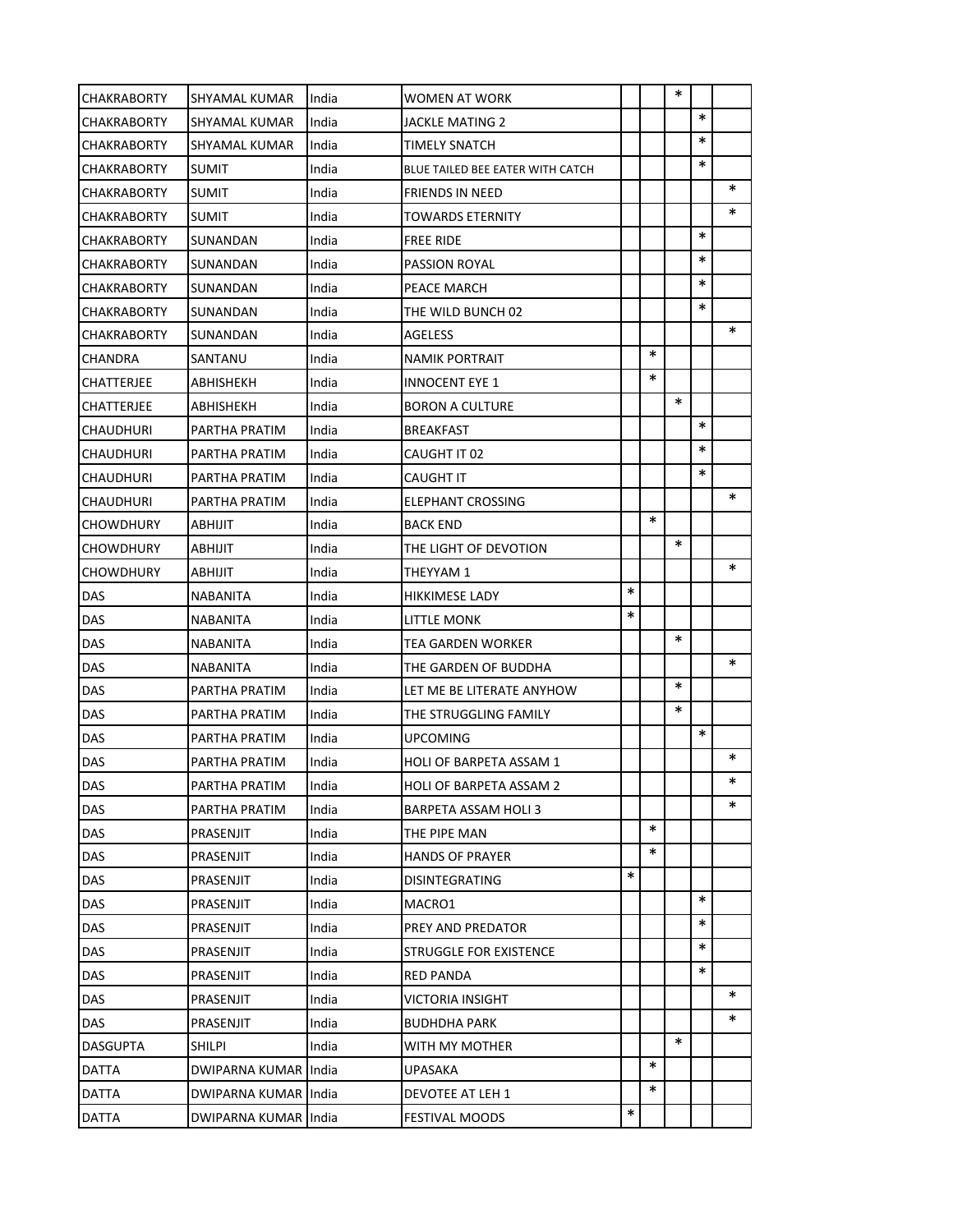| DATTA            | DWIPARNA KUMAR India |       | LADY WITH VIOLIN                 |        |        | $\ast$ |        |        |
|------------------|----------------------|-------|----------------------------------|--------|--------|--------|--------|--------|
| DATTA            | DWIPARNA KUMAR India |       | <b>HOUSE FLY MATING 3156</b>     |        |        |        | $\ast$ |        |
| <b>DATTA</b>     | DWIPARNA KUMAR India |       | COMMON KINGFISHER                |        |        |        | $\ast$ |        |
| <b>DATTA</b>     | DWIPARNA KUMAR India |       | <b>INDIAN CORMORENT 2</b>        |        |        |        | $\ast$ |        |
| DEB              | <b>JOYDEEP</b>       | India | MULTITUDE                        | $\ast$ |        |        |        |        |
| DEB              | JOYDEEP              | India | LITTLE TWINE                     |        |        |        | $\ast$ |        |
| DEB              | <b>JOYDEEP</b>       | India | <b>BURST OF COLOUR</b>           |        |        |        |        | $\ast$ |
| DEB              | JOYDEEP              | India | JAY JAGANNATH                    |        |        |        |        | $\ast$ |
| DEB              | <b>JOYDEEP</b>       | India | CRAM                             |        |        |        |        | $\ast$ |
| <b>DESARKER</b>  | DILIP                | India | SABAR GIRL 0689                  |        | $\ast$ |        |        |        |
| <b>DESARKER</b>  | <b>DILIP</b>         | India | LITTLE GIRL AND LEGS             | $\ast$ |        |        |        |        |
| DESARKER         | DILIP                | India | THE JOURNEY                      | $\ast$ |        |        |        |        |
| DESARKER         | <b>DILIP</b>         | India | BROOM MAKING 0471                |        |        | $\ast$ |        |        |
| <b>DESARKER</b>  | <b>DILIP</b>         | India | BODO WOMAN 0742                  |        |        | $\ast$ |        |        |
| <b>DESARKER</b>  | <b>DILIP</b>         | India | IVLINA 3262                      |        |        | $\ast$ |        |        |
| <b>DEY</b>       | <b>ALOKE</b>         | India | AMI MEERA                        | $\ast$ |        |        |        |        |
| <b>DEY</b>       | PRADYUT KUMAR        | India | TO READ TO ENJOY                 |        | $\ast$ |        |        |        |
| <b>DEY</b>       | PRADYUT KUMAR        | India | <b>GO AHED</b>                   |        |        |        |        | ∗      |
| <b>DEY</b>       | PRADYUT KUMAR        | India | TO BE CROSS                      |        |        |        |        | $\ast$ |
| <b>DEY</b>       | PRADYUT KUMAR        | India | <b>STEP BY STEP</b>              |        |        |        |        | $\ast$ |
| <b>DUTTA</b>     | CHIRANJIB            | India | THE KING FALLS                   |        |        |        | $\ast$ |        |
| <b>DUTTA</b>     | CHIRANJIB            | India | SHIKRA WITH JUNGLE FOWL KILL     |        |        |        | $\ast$ |        |
| <b>DUTTA</b>     | CHIRANJIB            | India | THE HYENA FAMILY                 |        |        |        | $\ast$ |        |
| <b>DUTTA</b>     | <b>NIRUPAM</b>       | India | PATTERN 01                       | $\ast$ |        |        |        |        |
| <b>DUTTA</b>     | <b>NIRUPAM</b>       | India | ASKING                           |        |        | $\ast$ |        |        |
| <b>DUTTA</b>     | <b>NIRUPAM</b>       | India | RIYA EYES                        |        |        | ∗      |        |        |
| <b>DUTTA</b>     | <b>NIRUPAM</b>       | India | EGRET WITH FISH                  |        |        |        | $\ast$ |        |
| <b>DUTTA</b>     | <b>NIRUPAM</b>       | India | HUNGER GAME                      |        |        |        | $\ast$ |        |
| <b>DUTTA</b>     | <b>NIRUPAM</b>       | India | TAKSANG BHUTAN                   |        |        |        |        | $\ast$ |
| DUTTA            | PANKAJ               | India | THE LINE OF LIFE                 |        | $\ast$ |        |        |        |
| EAGA             | RAVINDRA             | India | DELIGHT MOMENTS                  |        | $\ast$ |        |        |        |
| EAGA             | RAVINDRA             | India | COCK FIGHT                       | $\ast$ |        |        |        |        |
| EAGA             | RAVINDRA             | India | MIST MORNING                     | $\ast$ |        |        |        |        |
| G S              | KRISHNAMURTHY        | India | CHEETAH STRANGULATING PREY       |        |        |        | $\ast$ |        |
| G S              | <b>KRISHNAMURTHY</b> | India | CHEETAHS GRABBING KILL           |        |        |        | $\ast$ |        |
| G S              | KRISHNAMURTHY        | India | LEOPARD WITH KILL                |        |        |        | *      |        |
| G S              | <b>KRISHNAMURTHY</b> | India | MATING LION-2                    |        |        |        | $\ast$ |        |
| GANAPATHY        | DARSHAN              | India | LIVING GODS OF MALABAR           | $\ast$ |        |        |        |        |
| <b>GANAPATHY</b> | DARSHAN              | India | POTTERY WOMAN                    |        |        | $\ast$ |        |        |
| GANAPATHY        | DARSHAN              | India | LAVISH MEAL                      |        |        |        | $\ast$ |        |
| <b>GANAPATHY</b> | DARSHAN              | India | LION WITH ZEBRA KILL             |        |        |        | $\ast$ |        |
| <b>GANAPATHY</b> | DARSHAN              | India | BLISSFUL MOMENT IN THE MOUNTAINS |        |        |        |        | ∗      |
| <b>GAUTAM</b>    | PRAMOD KUMAR         | India | APPLE                            | $\ast$ |        |        |        |        |
| <b>GHOSH</b>     | BASABJIT             | India | LAYERS OF MIND                   |        | *      |        |        |        |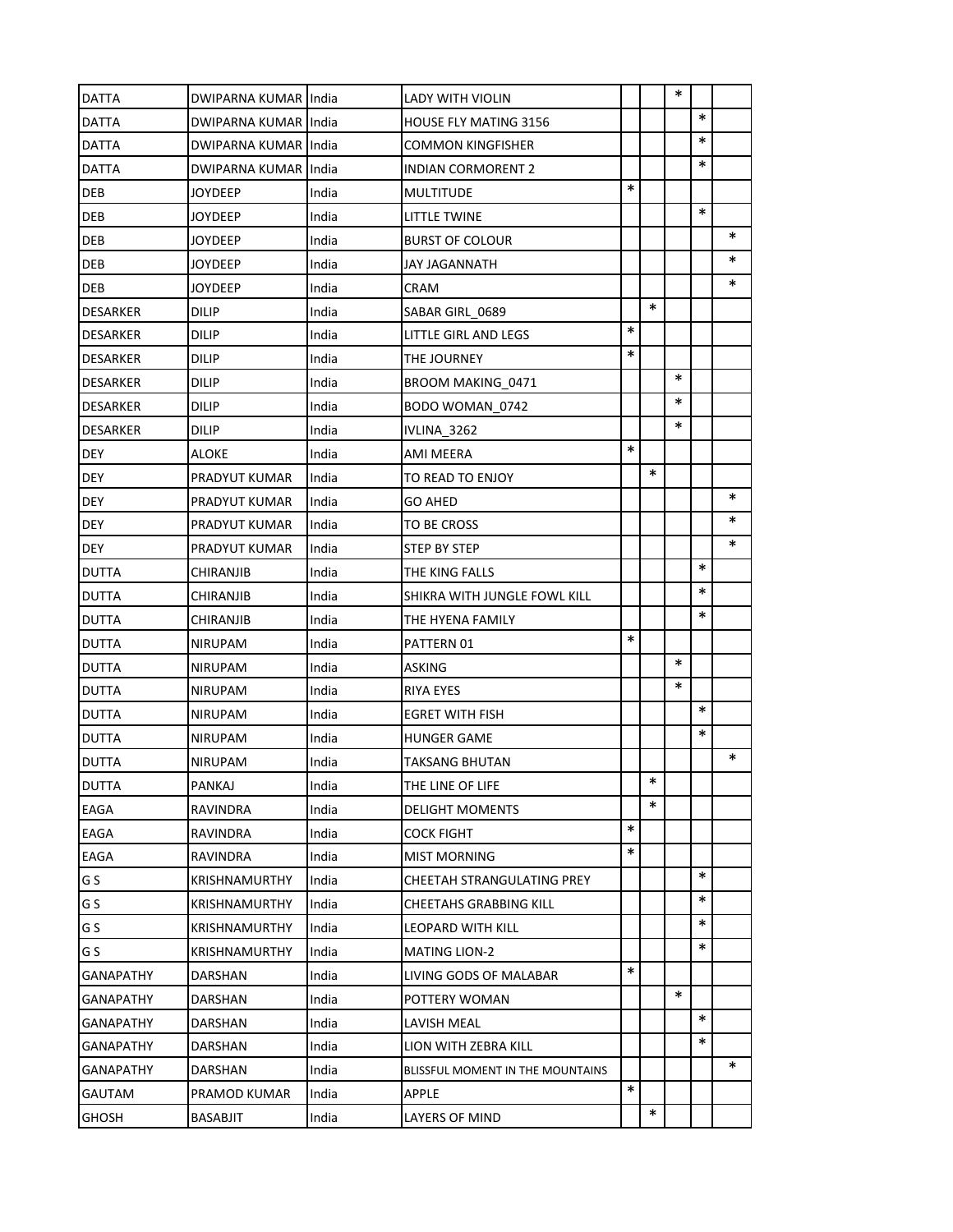| <b>GHOSH</b>          | <b>BASABJIT</b>          | India | DONDI                                |        |        | ∗      |        |        |
|-----------------------|--------------------------|-------|--------------------------------------|--------|--------|--------|--------|--------|
| GHOSH                 | <b>BASABJIT</b>          | India | ETERNAL 2                            |        |        |        | $\ast$ |        |
| GHOSH                 | <b>BASABJIT</b>          | India | EGYPTIAN VULTURE MATING              |        |        |        | $\ast$ |        |
| GHOSH                 | <b>BASABJIT</b>          | India | OSPREY WITH FISH                     |        |        |        | $\ast$ |        |
| GHOSH                 | <b>BASABJIT</b>          | India | CATWALK                              |        |        |        |        | $\ast$ |
| GHOSH                 | <b>BASABJIT</b>          | India | NUBRA CAMEL SAFARI                   |        |        |        |        | $\ast$ |
| GHOSH                 | SUJAN                    | India | CATTLE RACE                          |        | $\ast$ |        |        |        |
| GHOSH                 | SUJAN                    | India | UNDAMPENED                           |        |        | $\ast$ |        |        |
| GHOSH                 | SUJAN                    | India | MATING                               |        |        |        | $\ast$ |        |
| GHOSH                 | SUMANTA KALLOL           | India | KALCHAKRA                            |        | $\ast$ |        |        |        |
| GHOSH                 | SUMANTA KALLOL           | India | YOGINI                               |        | $\ast$ |        |        |        |
| GHOSH                 | SUMANTA KALLOL           | India | GIRL BEHIND THE CURTAIN              |        | *      |        |        |        |
| <b>GOLI</b>           | VENKATA SIVAKUMAR India  |       | LANDING                              |        |        |        | $\ast$ |        |
| GOLI                  | VENKATA SIVAKUMAR IIndia |       | <b>FESTIVAL TIME</b>                 |        |        |        |        | ∗      |
| GOLI                  | VENKATA SIVAKUMAR India  |       | SHIVA PRABHA                         |        |        |        |        | ∗      |
| <b>GOPALAKRISHNAN</b> | <b>SUNDAR</b>            | India | <b>MOTHERS LOVE</b>                  |        |        |        | $\ast$ |        |
| JANA                  | <b>DIPANKAR</b>          | India | EVLINA MONOCHROME                    |        | $\ast$ |        |        |        |
| JANA                  | <b>DIPANKAR</b>          | India | LINES AND CURVES                     |        | *      |        |        |        |
| <b>JANA</b>           | DIPANKAR                 | India | LADY WITH HAT 2                      |        | $\ast$ |        |        |        |
| <b>JANA</b>           | <b>DIPANKAR</b>          | India | ENCHANTING                           | $\ast$ |        |        |        |        |
| JANA                  | <b>DIPANKAR</b>          | India | REMINISCENE2                         | $\ast$ |        |        |        |        |
| <b>JHAVERI</b>        | <b>SHIRISH</b>           | India | LEG N BUM                            |        | $\ast$ |        |        |        |
| <b>JHAVERI</b>        | <b>SHIRISH</b>           | India | GOLDEN POSE I                        | $\ast$ |        |        |        |        |
| <b>JHAVERI</b>        | <b>SHIRISH</b>           | India | TUG OF WAR                           | $\ast$ |        |        |        |        |
| <b>JHAVERI</b>        | <b>SHIRISH</b>           | India | PRASHNA                              |        |        | $\ast$ |        |        |
| <b>JOARDER</b>        | UDAYAN                   | India | BLIND FAITH                          |        |        | $\ast$ |        |        |
| <b>JOARDER</b>        | UDAYAN                   | India | WOMEN WHEN FACE OF THE AGITATION     |        |        | ∗      |        |        |
| JOARDER               | UDAYAN                   | India | WORK FOR FOOD                        |        |        | ∗      |        |        |
| <b>JOARDER</b>        | UDAYAN                   | India | <b>HALDI AT PATTANKODOLI</b>         |        |        |        |        | $\ast$ |
| JOARDER               | UDAYAN                   | India | HOLI SAMAJ AT BARSANA TEMPLE         |        |        |        |        | $\ast$ |
| <b>JOARDER</b>        | UDAYAN                   | India | PULIKKALI - WHEN TIGERS ROAR ON ROAD |        |        |        |        | *      |
| K V                   | KRISHNAN                 | India | AFFECTION                            |        |        |        | $\ast$ |        |
| K V                   | <b>KRISHNAN</b>          | India | RED PANDA                            |        |        |        | *      |        |
| K V                   | KRISHNAN                 | India | FLYOVER DUBAI                        |        |        |        |        | *      |
| KALLA                 | VIVEK                    | India | MODERN CITYSCAPE                     |        | $\ast$ |        |        |        |
| <b>KALLA</b>          | VIVEK                    | India | LOTUS TEMPLE                         |        | $\ast$ |        |        |        |
| KALLA                 | VIVEK                    | India | MARINA MIRROR                        |        |        |        |        | *      |
| KALLA                 | VIVEK                    | India | DUBAI ROOF TOP                       |        |        |        |        | ∗      |
| KAR                   | <b>SRINJOY</b>           | India | BRIDGE OF RIVERLAND                  | $\ast$ |        |        |        |        |
| KAR                   | SRINJOY                  | India | JUNGLE TRAFFIC                       |        |        |        |        | $\ast$ |
| KARTHIKEYAN           | MAHESWARAN               | India | YOUNG FRIENDS                        |        | $\ast$ |        |        |        |
| KARTHIKEYAN           | MAHESWARAN               | India | FUN TIME WITH GRANNY                 |        |        | *      |        |        |
| KARTHIKEYAN           | MAHESWARAN               | India | UNEXPECTED                           |        |        | *      |        |        |
| KARTHIKEYAN           | MAHESWARAN               | India | <b>COUPLE</b>                        |        |        |        | $\ast$ |        |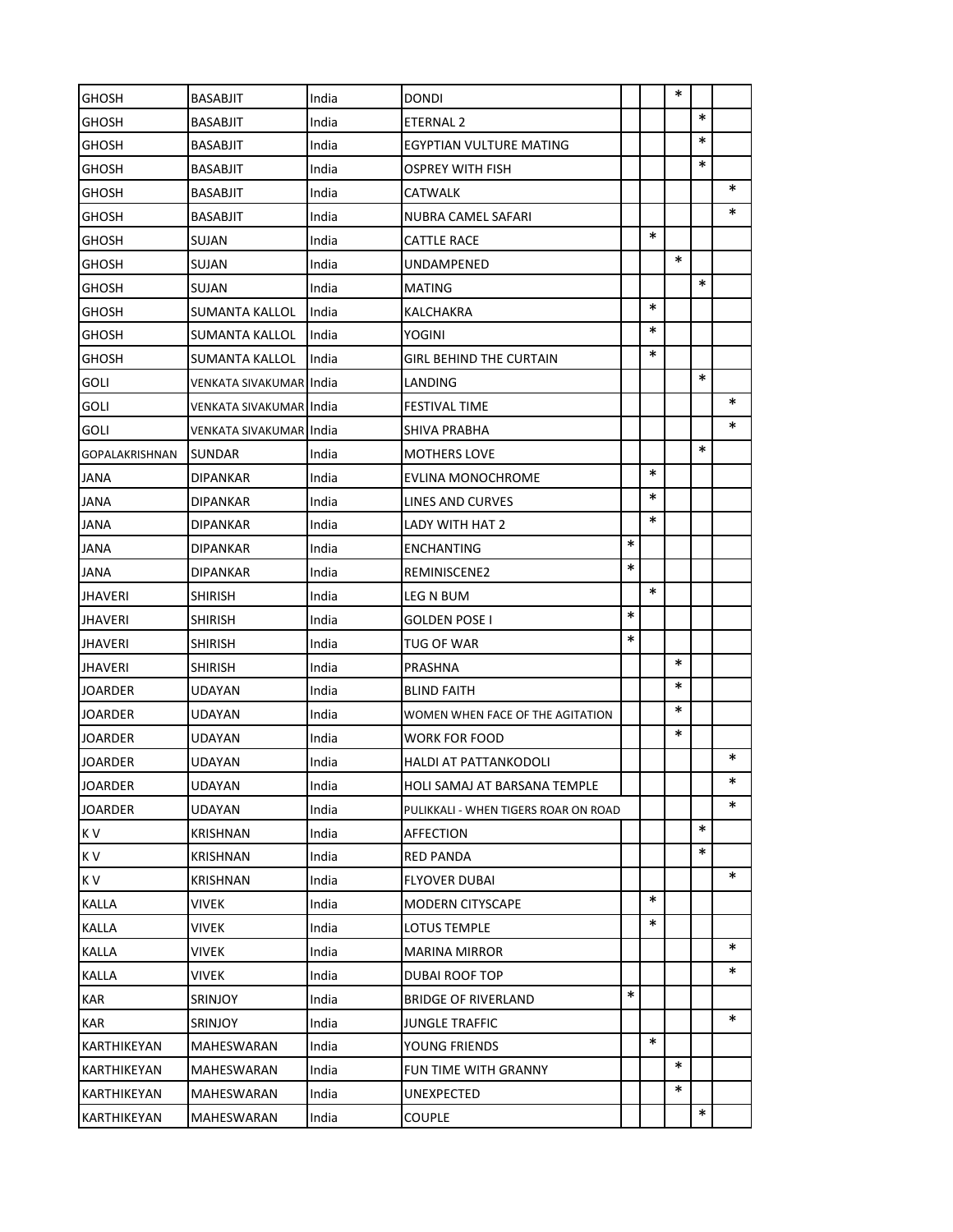| <b>KARTHIKEYAN</b>    | <b>MAHESWARAN</b> | India | STRIPED SKY                     |        |        |        |        | ∗      |
|-----------------------|-------------------|-------|---------------------------------|--------|--------|--------|--------|--------|
| KARTHIKEYAN           | MAHESWARAN        | India | MIDDLE OF NOWHERE               |        |        |        |        | $\ast$ |
| <b>KHAN</b>           | <b>MAHISIN</b>    | India | QUESTION                        | $\ast$ |        |        |        |        |
| KHAN                  | MAHISIN           | India | THE LADY IN RED                 |        |        | $\ast$ |        |        |
| <b>KHAN</b>           | <b>MAHISIN</b>    | India | EYES                            |        |        | ∗      |        |        |
| KHAN                  | <b>MAHISIN</b>    | India | SPEECH LESS                     |        |        | $\ast$ |        |        |
| <b>KHAN</b>           | <b>MAHISIN</b>    | India | LIGHT 1                         |        |        | ∗      |        |        |
| KHAN                  | <b>MAHISIN</b>    | India | TRAIN TRAVEL                    |        |        |        |        | $\ast$ |
| <b>KHAN</b>           | <b>MAHISIN</b>    | India | DEVOTION                        |        |        |        |        | $\ast$ |
| <b>KORLAPATI</b>      | SARASWATIRAO      | India | GOLD MUG AND GRAPES             | $\ast$ |        |        |        |        |
| <b>KORLAPATI</b>      | SARASWATIRAO      | India | WOMEN HOCKEY AT KAKINADA 07     |        |        | $\ast$ |        |        |
| <b>KORLAPATI</b>      | SARASWATIRAO      | India | FOUR BULL FROGS                 |        |        |        | $\ast$ |        |
| <b>KORLAPATI</b>      | SARASWATIRAO      | India | BRAHMINY KITE EATING FISH 03    |        |        |        | $\ast$ |        |
| <b>KORLAPATI</b>      | SARASWATIRAO      | India | SANKRANTI PRABHA                |        |        |        |        | $\ast$ |
| <b>KUMAR</b>          | ASHOK             | India | JATRA CELEBRATIONS              | $\ast$ |        |        |        |        |
| <b>KUMAR</b>          | <b>ASHOK</b>      | India | GOLDEN ABHISHEKAM               | $\ast$ |        |        |        |        |
| <b>KUMAR</b>          | ASHOK             | India | BAT EATING FRUIT                |        |        |        | $\ast$ |        |
| <b>KUMAR</b>          | ASHOK             | India | WASP BUILDING NEST              |        |        |        | $\ast$ |        |
| <b>KUMAR</b>          | ASHOK             | India | JATRA CAR FESTIVAL              |        |        |        |        | $\ast$ |
| <b>KUMAR</b>          | <b>ASHOK</b>      | India | KAMBALA RACE                    |        |        |        |        | ∗      |
| <b>KUMAR</b>          | PETAVINOD         | India | <b>FRIST LIGHT</b>              |        |        | $\ast$ |        |        |
| KUMAR JANARDHASANTOSH |                   | India | SMILE OF SUCCESS                |        | $\ast$ |        |        |        |
| KUMAR JANARDHASANTOSH |                   | India | SINGAPORE BY DUSK               |        |        |        |        | $\ast$ |
| <b>KUNDU</b>          | <b>BISWAPRIYO</b> | India | FROZEN HAMLET                   |        |        |        |        | $\ast$ |
| LAHIRI                | RAJARSHI          | India | HER LONELY PLANET               |        |        | $\ast$ |        |        |
| LAHIRI                | RAJARSHI          | India | CRAVE                           |        |        | $\ast$ |        |        |
| LAHIRI                | RAJARSHI          | India | THE RED GANG                    |        |        | ∗      |        |        |
| LAHIRI                | RAJARSHI          | India | <b>ANXIOUS DEVOTEES</b>         |        |        |        |        | $\ast$ |
| LUKKA                 | GANGADHAR         | India | GODDESS                         | $\ast$ |        |        |        |        |
| MALLICK               | SHELI             | India | SHADOW 2                        |        | $\ast$ |        |        |        |
| <b>MALLICK</b>        | Sheli             | India | ENTANGIED                       | $\ast$ |        |        |        |        |
| <b>MALLICK</b>        | <b>SHELI</b>      | India | MEMORIES 5                      | $\ast$ |        |        |        |        |
| MALLICK               | <b>SHELI</b>      | India | <b>BALLOONS OF CAPADOCCIA 3</b> |        |        |        |        | $\ast$ |
| MANDAL                | <b>BISWAJIT</b>   | India | WORKING ALONE                   |        | $\ast$ |        |        |        |
| MANDAL                | <b>BISWAJIT</b>   | India | LET'S GO ANOTHER PLACE          |        | $\ast$ |        |        |        |
| MANDAL                | <b>BISWAJIT</b>   | India | <b>SAVE PLANET</b>              |        | *      |        |        |        |
| MANDAL                | <b>BISWAJIT</b>   | India | INNOCENT DEVIL                  |        | $\ast$ |        |        |        |
| MANDAL                | <b>BISWAJIT</b>   | India | <b>FOREST AND RED GIRL</b>      | $\ast$ |        |        |        |        |
| MANDAL                | <b>BISWAJIT</b>   | India | CHILDHOOD PLAY                  | $\ast$ |        |        |        |        |
| <b>MANDAL</b>         | <b>BISWAJIT</b>   | India | <b>FREE</b>                     | $\ast$ |        |        |        |        |
| MANDAL                | <b>BISWAJIT</b>   | India | IRON LADY                       |        |        | $\ast$ |        |        |
| MANDAL                | <b>BISWAJIT</b>   | India | WHITE BEAUTY                    |        |        | ∗      |        |        |
| MANDAL                | <b>BISWAJIT</b>   | India | RYTHYM 1                        |        |        | *      |        |        |
| <b>MANDAL</b>         | <b>BISWAJIT</b>   | India | DREAMY                          |        |        | *      |        |        |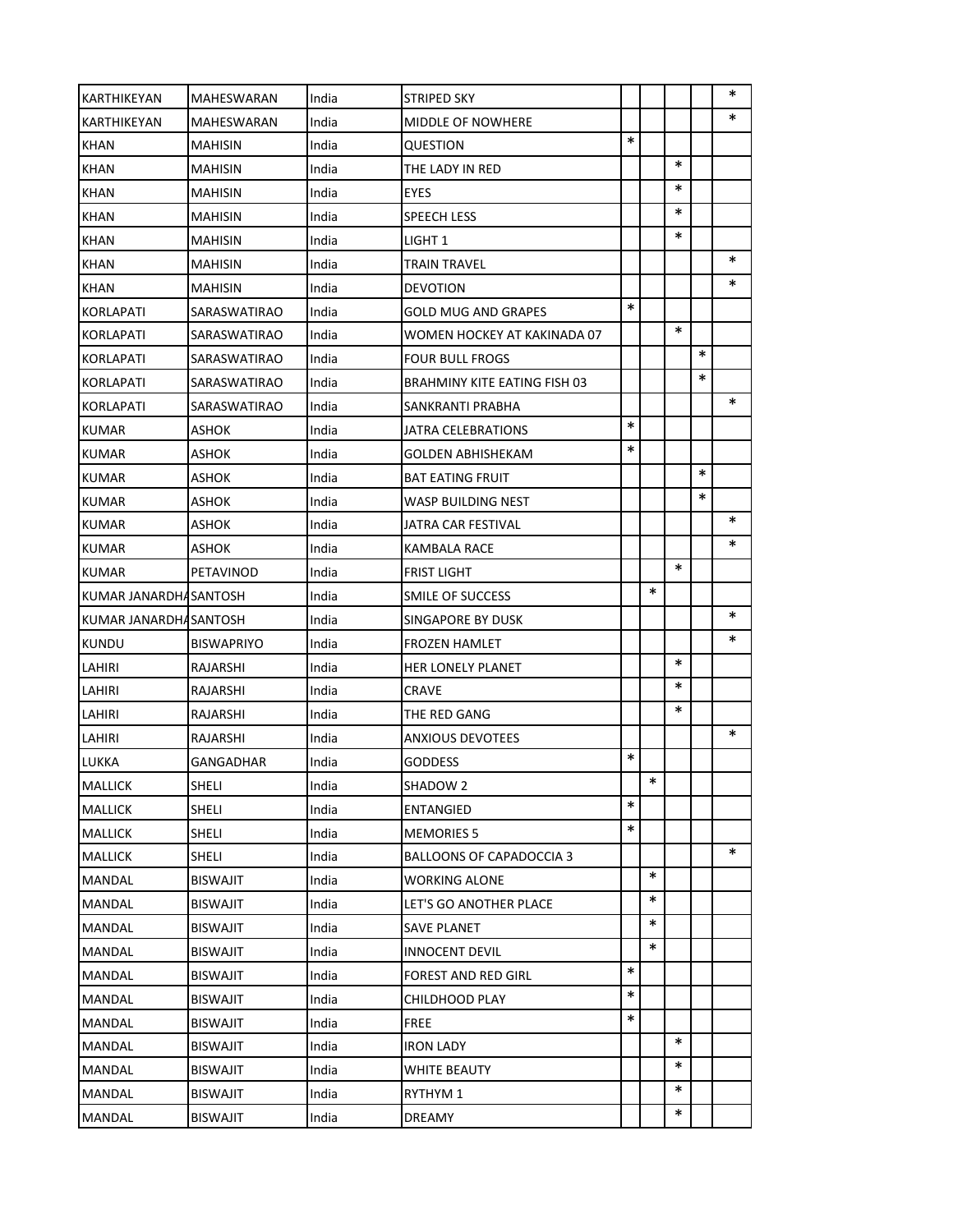| <b>MANDAL</b>       | <b>BISWAJIT</b> | India | <b>BIG CATCH</b>              |        |        |        | ∗      |        |
|---------------------|-----------------|-------|-------------------------------|--------|--------|--------|--------|--------|
| <b>MANDAL</b>       | <b>BISWAJIT</b> | India | <b>INSECT MATING</b>          |        |        |        | $\ast$ |        |
| <b>MANDAL</b>       | <b>BISWAJIT</b> | India | <b>GRAND LUNCH 2</b>          |        |        |        | $\ast$ |        |
| MANDAL              | <b>BISWAJIT</b> | India | AMAZING                       |        |        |        |        | $\ast$ |
| <b>MANDAL</b>       | <b>BISWAJIT</b> | India | <b>BLASTING</b>               |        |        |        |        | ∗      |
| MANDAL              | <b>BISWAJIT</b> | India | <b>KECAK DANCE 2</b>          |        |        |        |        | $\ast$ |
| MAZUMDAR            | <b>DURBA</b>    | India | A DAMSEL2                     |        | $\ast$ |        |        |        |
| MAZUMDAR            | <b>DURBA</b>    | India | THE PLATES2                   |        | $\ast$ |        |        |        |
| MAZUMDAR            | <b>DURBA</b>    | India | RIYA1                         | $\ast$ |        |        |        |        |
| MAZUMDAR            | <b>DURBA</b>    | India | THE PITCHER2                  | $\ast$ |        |        |        |        |
| <b>MAZUMDAR</b>     | <b>DURBA</b>    | India | <b>HUNTRESS</b>               |        |        | $\ast$ |        |        |
| <b>MAZUMDAR</b>     | <b>DURBA</b>    | India | MEERA                         |        |        | $\ast$ |        |        |
| <b>MAZUMDAR</b>     | <b>DURBA</b>    | India | <b>MILKMAID</b>               |        |        | ∗      |        |        |
| <b>MAZUMDAR</b>     | <b>DURBA</b>    | India | THE READER                    |        |        | *      |        |        |
| <b>MAZUMDER</b>     | <b>RUBY</b>     | India | <b>DOCHULAPASS</b>            |        |        |        |        | $\ast$ |
| <b>MITRA</b>        | TANUSREE        | India | DEVIL                         |        | $\ast$ |        |        |        |
| MITRA               | TANUSREE        | India | BLACK BEAUTY WITH RED         | $\ast$ |        |        |        |        |
| <b>MITRA</b>        | TANUSREE        | India | HAPPY MOMENT OF NEW BORN BABY |        |        | $\ast$ |        |        |
| MONDAL              | ANJAN           | India | ON LOOKERS                    |        | $\ast$ |        |        |        |
| MONDAL              | ANJAN           | India | LUNATIC RAILWAY               | $\ast$ |        |        |        |        |
| MONDAL              | ANJAN           | India | OSPREY WITH CATCH             |        |        |        | $\ast$ |        |
| MONDAL              | ANJAN           | India | A FESTIVAL IN HIMACHAL        |        |        |        |        | $\ast$ |
| <b>MUKHERJEE</b>    | <b>BISWAJIT</b> | India | <b>FETISH</b>                 |        | $\ast$ |        |        |        |
| <b>MUKHERJEE</b>    | <b>BISWAJIT</b> | India | THOUGHTFUL MOOD               |        | $\ast$ |        |        |        |
| <b>MUKHERJEE</b>    | <b>BISWAJIT</b> | India | DISTANT DREAM                 |        |        | ∗      |        |        |
| <b>MUKHERJEE</b>    | <b>BISWAJIT</b> | India | THIS IS MY NOODLE             |        |        |        | *      |        |
| <b>MUKHERJEE</b>    | <b>BISWAJIT</b> | India | <b>CHILLING OFF</b>           |        |        |        | $\ast$ |        |
| <b>MUKHERJEE</b>    | <b>BISWAJIT</b> | India | TIGER WITH A FRESH KILL       |        |        |        | *      |        |
| <b>MUKHERJEE</b>    | <b>MOLOY</b>    | India | IN THE RIGHT DIRECTION        | $\ast$ |        |        |        |        |
| <b>MUKHERJEE</b>    | <b>MOLOY</b>    | India | TEAM WORK                     |        |        | $\ast$ |        |        |
| <b>MUKHERJEE</b>    | <b>MOLOY</b>    | India | LIFT OFF                      |        |        |        | $\ast$ |        |
| <b>MUKHERJEE</b>    | <b>MOLOY</b>    | India | <b>BLACK RIVER CROSSING</b>   |        |        |        |        | *      |
| <b>MUKHERJEE</b>    | <b>MOLOY</b>    | India | <b>CLIFF HOUSES</b>           |        |        |        |        | $\ast$ |
| MUKHERJEE           | <b>RUDRAJIT</b> | India | LOST CHILDHOOD                |        | $\ast$ |        |        |        |
| MUKHERJEE           | <b>RUDRAJIT</b> | India | IN WHITE 18                   | $\ast$ |        |        |        |        |
| MUKHERJEE           | <b>RUDRAJIT</b> | India | <b>HOWRAH BRIDGE</b>          |        |        |        |        | *      |
| <b>MUKHERJEE</b>    | <b>RUDRAJIT</b> | India | <b>BISWA BANGLA GATE</b>      |        |        |        |        | ∗      |
| MUKHOPADHYAY KUNTAL |                 | India | SNOWFALL                      |        |        |        |        | ∗      |
| MUKHOPADHYAY KUNTAL |                 | India | 254 COTTAGES IN SNOW          |        |        |        |        | *      |
| MUKHOPADHYAY KUNTAL |                 | India | SNOW AULI                     |        |        |        |        | ∗      |
| <b>NAG</b>          | <b>SUBHAJIT</b> | India | ABOVE THE SKY                 |        |        |        | $\ast$ |        |
| <b>NAG</b>          | <b>SUBHAJIT</b> | India | THE SLEEPING BUDDHA           |        |        |        |        | $\ast$ |
| <b>NAIK</b>         | RAGHAVENDRA     | India | ATTACK                        |        |        |        | $\ast$ |        |
| <b>NAIK</b>         | RAGHAVENDRA     | India | KILL                          |        |        |        | ∗      |        |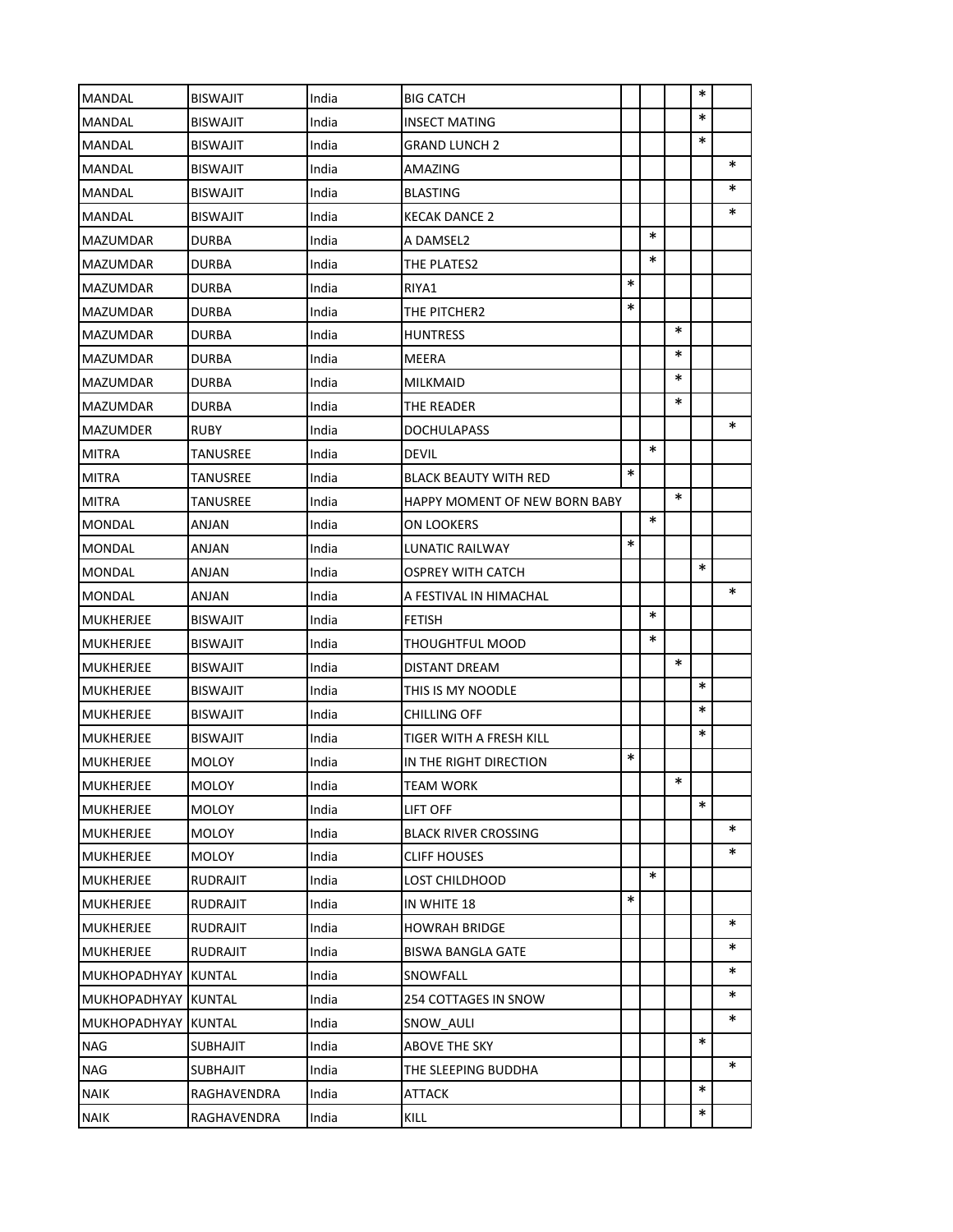| <b>NAIK</b>   | RAGHAVENDRA       | India | THE CATCH                     |        |        |        | *      |        |
|---------------|-------------------|-------|-------------------------------|--------|--------|--------|--------|--------|
| <b>NAIK</b>   | RAGHAVENDRA       | India | <b>BLUE J MATING</b>          |        |        |        | $\ast$ |        |
| <b>NAINI</b>  | SREERAM           | India | <b>PRAYER TIME</b>            | $\ast$ |        |        |        |        |
| <b>NATH</b>   | SUBRATA           | India | THE PALACE                    | $\ast$ |        |        |        |        |
| <b>NATH</b>   | <b>SUBRATA</b>    | India | ROMANTIC JUMP                 |        |        |        | $\ast$ |        |
| NATH          | SUBRATA           | India | CLOSE TO HER                  |        |        |        | $\ast$ |        |
| <b>NATH</b>   | <b>SUBRATA</b>    | India | TWO ON ONE                    |        |        |        | *      |        |
| <b>NATH</b>   | SUBRATA           | India | RAY OF HOPE                   |        |        |        |        | $\ast$ |
| <b>NATH</b>   | <b>SUBRATA</b>    | India | MADAMAHESWAR                  |        |        |        |        | $\ast$ |
| <b>NAWAB</b>  | RANA JABEEN       | India | VATICAN STAIRCASE             |        | $\ast$ |        |        |        |
| <b>NAWAB</b>  | RANA JABEEN       | India | DREAM WORLD ZAANSE SCHANS     | $\ast$ |        |        |        |        |
| <b>NAWAB</b>  | RANA JABEEN       | India | <b>MOVING GONDOLAS</b>        | $\ast$ |        |        |        |        |
| <b>NAWAB</b>  | RANA JABEEN       | India | CONNECTED                     |        |        | ∗      |        |        |
| <b>NAWAB</b>  | RANA JABEEN       | India | <b>CAPTIVATING EYES</b>       |        |        | *      |        |        |
| <b>NAWAB</b>  | RANA JABEEN       | India | VENICE SUNSET                 |        |        |        |        | $\ast$ |
| <b>NAWAB</b>  | RANA JABEEN       | India | <b>COLOURED HOUSES NORWAY</b> |        |        |        |        | ∗      |
| PADHEE        | AMIT KUMAR        | India | THE CONVERSATION              |        |        | $\ast$ |        |        |
| <b>PADHEE</b> | <b>AMIT KUMAR</b> | India | TULSI VIVAH                   |        |        | ∗      |        |        |
| <b>PADHEE</b> | AMIT KUMAR        | India | CHITRAKOTE FALLS              |        |        |        |        | ∗      |
| PADHEE        | AMIT KUMAR        | India | JAL MAHAL                     |        |        |        |        | *      |
| PANDHER       | SARABJIT          | India | BROKPA STREET                 |        |        | *      |        |        |
| PANDHER       | SARABJIT          | India | KEY GOMPA                     |        |        |        |        | ∗      |
| PANDHER       | SARABJIT          | India | LAMAYARU                      |        |        |        |        | ∗      |
| PANDHER       | SARABJIT          | India | BALANCING ACT                 |        |        |        |        | $\ast$ |
| PANDHER       | SARABJIT          | India | NAGA DANCE                    |        |        |        |        | ∗      |
| <b>PATRA</b>  | VIVEKANANDA       | India | GOOD OLD DAYS                 |        | $\ast$ |        |        |        |
| <b>PATRA</b>  | VIVEKANANDA       | India | VENICE                        |        | $\ast$ |        |        |        |
| PATRA         | VIVEKANANDA       | India | <b>BALANCE</b>                | $\ast$ |        |        |        |        |
| PAUL          | <b>NIKHIL</b>     | India | THE PAINTER                   | $\ast$ |        |        |        |        |
| <b>PAUL</b>   | NIKHIL            | India | FISHERWOMEN OF BENGAL         |        |        | $\ast$ |        |        |
| PAUL          | <b>NIKHIL</b>     | India | TRISHA 1                      |        |        | $\ast$ |        |        |
| PAUL          | NIKHIL            | India | EYE OF LIFE VS EYE OF DEATH   |        |        |        | $\ast$ |        |
| PAUL          | <b>NIKHIL</b>     | India | A KING AND A FISH             |        |        |        | $\ast$ |        |
| <b>PINGE</b>  | PALLAVI           | India | <b>INTRICACIES</b>            | $\ast$ |        |        |        |        |
| PINGE         | PALLAVI           | India | PARALLEL THINKER              |        |        | $\ast$ |        |        |
| RAMASWAMY     | RAMANIDHARAN      | India | MY OFFERINGS                  |        | $\ast$ |        |        |        |
| RAMASWAMY     | RAMANIDHARAN      | India | LOVE AND AFFECTION            |        |        |        | $\ast$ |        |
| <b>ROY</b>    | SHIBNATH          | India | CONFINED                      |        | $\ast$ |        |        |        |
| <b>ROY</b>    | SHIBNATH          | India | FIGURE BEAUTY                 |        | $\ast$ |        |        |        |
| <b>ROY</b>    | SHIBNATH          | India | TO FREE                       |        | $\ast$ |        |        |        |
| <b>ROY</b>    | SHIBNATH          | India | A LIFE                        | $\ast$ |        |        |        |        |
| ROY           | SHIBNATH          | India | <b>FIGURE BEAUTY 1</b>        | $\ast$ |        |        |        |        |
| <b>ROY</b>    | SHIBNATH          | India | SCARED                        | $\ast$ |        |        |        |        |
| ROY           | SHIBNATH          | India | BLACK WINGED WITH JAKANA I    |        |        |        | $\ast$ |        |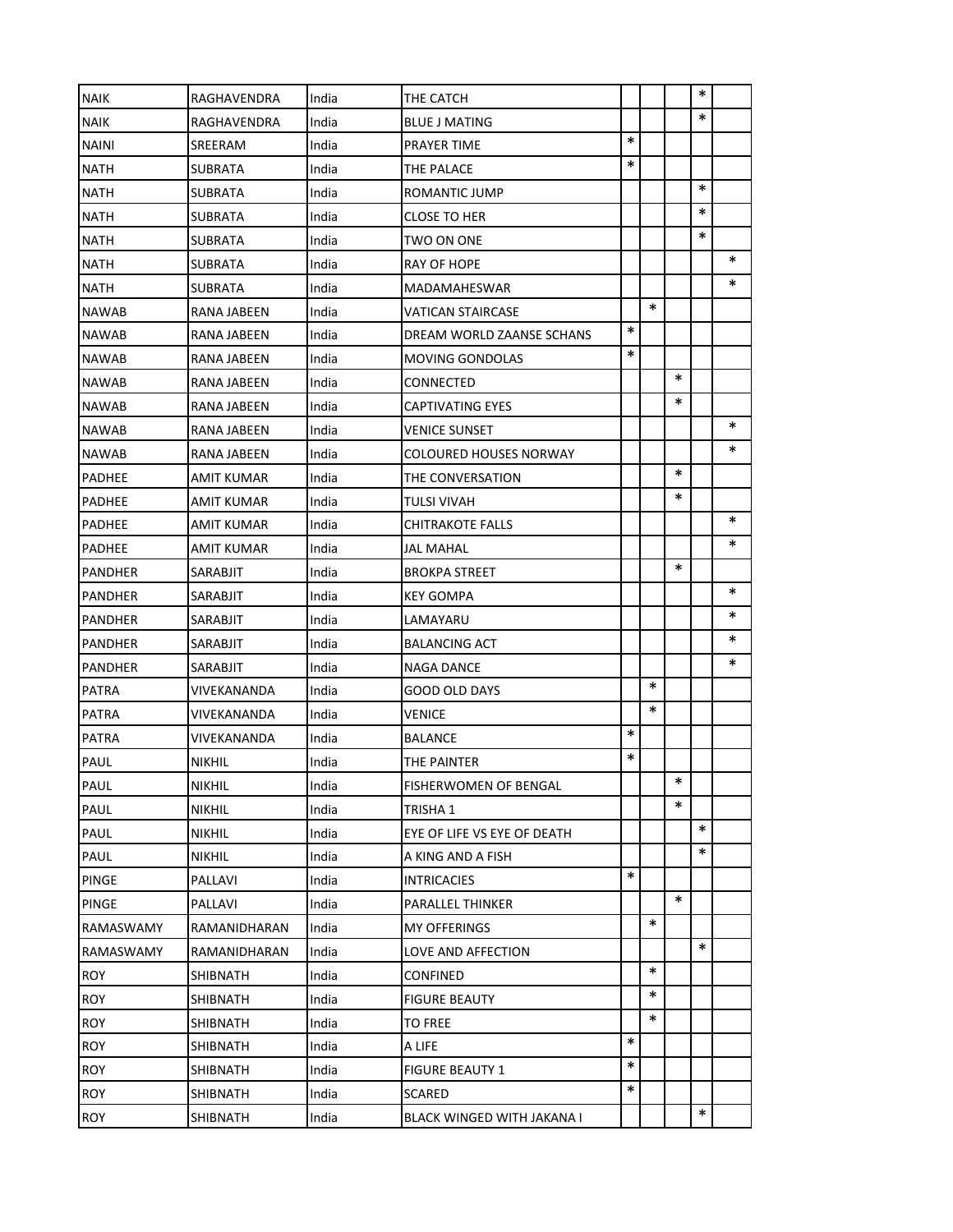| <b>ROY</b>      | SUDIP         | India | UNFOGETABLE LOOK                |        | $\ast$ |        |        |        |
|-----------------|---------------|-------|---------------------------------|--------|--------|--------|--------|--------|
| <b>ROY</b>      | SUDIP         | India | <b>BONG BEAUTY</b>              | $\ast$ |        |        |        |        |
| <b>ROY</b>      | <b>SUDIP</b>  | India | TIMMING IS THE KEY              |        |        |        | $\ast$ |        |
| <b>ROY</b>      | <b>SUDIP</b>  | India | YUHINA                          |        |        |        | $\ast$ |        |
| <b>SAHA</b>     | AMBAR NATH    | India | <b>MANHATTAN SKYLINE</b>        |        | $\ast$ |        |        |        |
| <b>SAHA</b>     | AMBAR NATH    | India | A MAGNIFICENT SUNSET            |        |        |        |        | $\ast$ |
| <b>SAHA</b>     | AMBAR NATH    | India | <b>BOSTON SKYLINE</b>           |        |        |        |        | ∗      |
| SAHA            | AMBAR NATH    | India | EVENING AT SHORE                |        |        |        |        | $\ast$ |
| <b>SAHA</b>     | SYAMAL KUMAR  | India | SUDARSHANA                      | $\ast$ |        |        |        |        |
| <b>SAHA</b>     | SYAMAL KUMAR  | India | THE BLACK WINGED STILT MATING   |        |        |        | $\ast$ |        |
| <b>SAHA</b>     | SYAMAL KUMAR  | India | RITUAL PART OF KULASAI          |        |        |        |        | ∗      |
| <b>SAMANTA</b>  | SAMIR KR      | India | GAYATRI                         | $\ast$ |        |        |        |        |
| <b>SAMANTA</b>  | SAMIR KR      | India | NAGA WOMEN DANCERS              |        |        | $\ast$ |        |        |
| <b>SAMANTA</b>  | SAMIR KR      | India | DRONGO EATING SMALL BIRD        |        |        |        | $\ast$ |        |
| <b>SAMANTA</b>  | SAMIR KR      | India | <b>FIRETAIL SUNBIRD SUCKING</b> |        |        |        | $\ast$ |        |
| <b>SAMANTA</b>  | SAMIR KR      | India | DUBAI FROM BURJ KHALIFA         |        |        |        |        | $\ast$ |
| <b>SAMANTA</b>  | SAMIR KR      | India | <b>HORNBILL FESTIVAL 2019</b>   |        |        |        |        | ∗      |
| SANYAL          | PRASENJIT     | India | <b>EXPLORE THE WORLD</b>        | $\ast$ |        |        |        |        |
| <b>SARKAR</b>   | KRISHNANDU    | India | <b>PAINFUL</b>                  |        | $\ast$ |        |        |        |
| <b>SARKAR</b>   | KRISHNANDU    | India | THE DIAMOND LADY                | $\ast$ |        |        |        |        |
| <b>SARKAR</b>   | KRISHNANDU    | India | <b>ELEGANCE</b>                 | $\ast$ |        |        |        |        |
| <b>SARKAR</b>   | KRISHNANDU    | India | THE CHARMING LADY               | $\ast$ |        |        |        |        |
| <b>SARKAR</b>   | SANJOY        | India | <b>MATING MOTHS</b>             |        |        |        | $\ast$ |        |
| <b>SARKAR</b>   | SANJOY        | India | DAMSELFLY MATING                |        |        |        | $\ast$ |        |
| <b>SARKAR</b>   | SANJOY        | India | <b>EGGS LAYING</b>              |        |        |        | $\ast$ |        |
| <b>SARKAR</b>   | SANJOY        | India | DASHAMI AT MATHABHANGA          |        |        |        |        | ∗      |
| SELVARAJ        | HARISH RAJ    | India | DIVINE GLOW                     |        |        |        |        | ∗      |
| <b>SEN</b>      | <b>MRINAL</b> | India | <b>READING TIME</b>             |        | $\ast$ |        |        |        |
| <b>SEN</b>      | <b>MRINAL</b> | India | THE COWHERD 2                   |        | $\ast$ |        |        |        |
| <b>SEN</b>      | <b>MRINAL</b> | India | <b>MIND GAME</b>                |        | $\ast$ |        |        |        |
| <b>SEN</b>      | MRINAL        | India | <b>SPLASHING COLOURS</b>        | $\ast$ |        |        |        |        |
| <b>SEN</b>      | MRINAL        | India | THE COWHERD                     | $\ast$ |        |        |        |        |
| <b>SEN</b>      | MRINAL        | India | <b>ALONE</b>                    | $\ast$ |        |        |        |        |
| <b>SEN</b>      | MRINAL        | India | AERIAL COMBAT                   |        |        |        | $\ast$ |        |
| <b>SEN</b>      | MRINAL        | India | <b>TASTY BITES</b>              |        |        |        | *      |        |
| <b>SEN</b>      | MRINAL        | India | THE TOSS 3                      |        |        |        | *      |        |
| <b>SEN</b>      | MRINAL        | India | WILD WRESTLERS 2                |        |        |        | $\ast$ |        |
| <b>SENGUPTA</b> | SAMARJIT      | India | <b>MOTHER OF LADAKH</b>         |        |        | $\ast$ |        |        |
| <b>SENGUPTA</b> | SANJOY        | India | SANDSCAPE 1                     |        |        |        | *      |        |
| <b>SENGUPTA</b> | SANJOY        | India | AMERAT ROAD 1                   |        |        |        |        | *      |
| <b>SENGUPTA</b> | SANJOY        | India | DUBAI FROM SKY 2                |        |        |        |        | ∗      |
| <b>SENGUPTA</b> | SANJOY        | India | <b>DUBAI MARINA 2</b>           |        |        |        |        | ∗      |
| <b>SENGUPTA</b> | SOUMENDU      | India | <b>FISH EAGLE</b>               |        |        |        | $\ast$ |        |
| <b>SENGUPTA</b> | SOUMENDU      | India | <b>ILLUSION</b>                 |        |        |        |        | ∗      |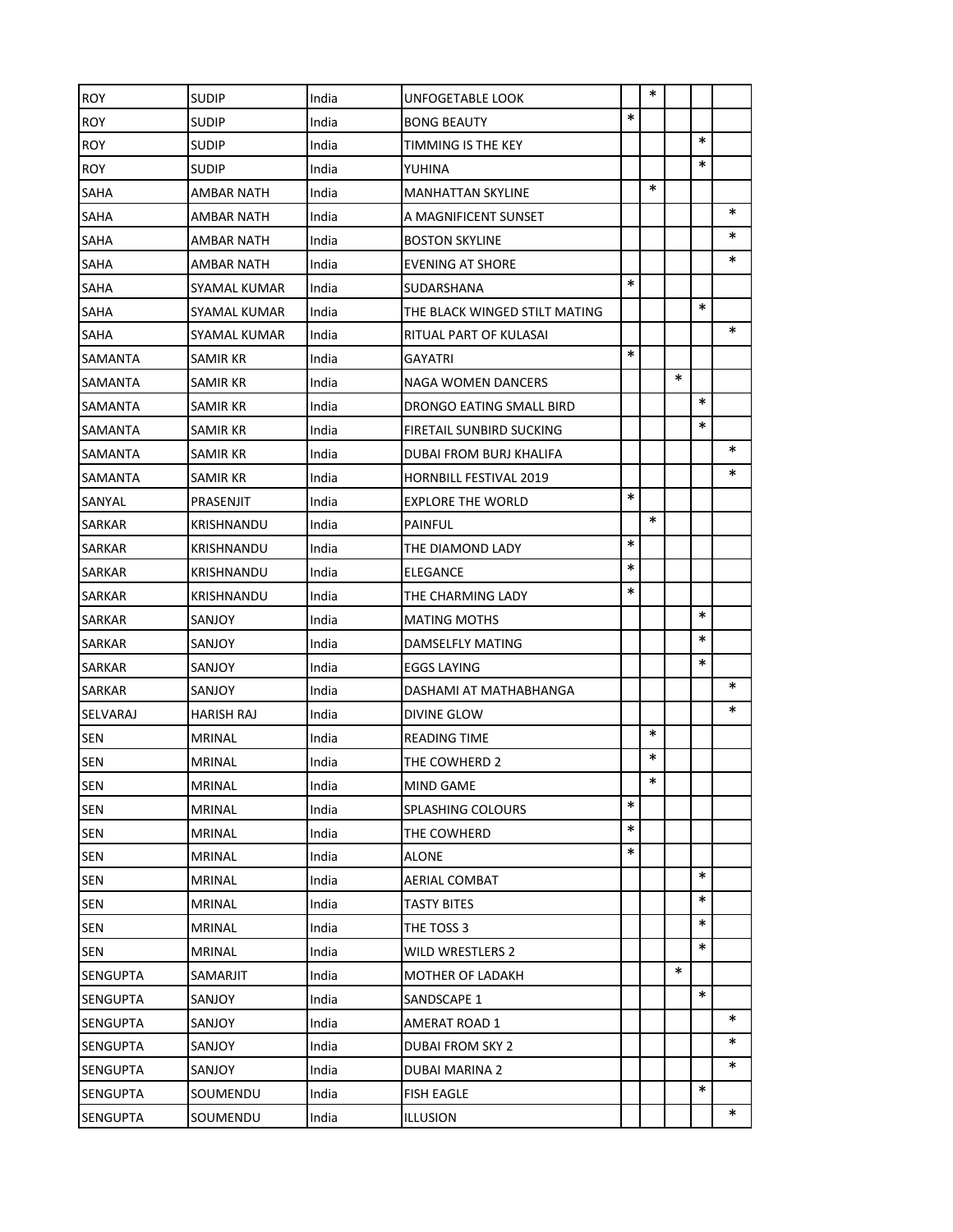| <b>SHAIK</b>       | <b>RAHMAN</b>                         | India     | <b>DESERT CARAVAN</b>          |        |        |        |        | ∗      |
|--------------------|---------------------------------------|-----------|--------------------------------|--------|--------|--------|--------|--------|
|                    |                                       | India     |                                |        |        |        | $\ast$ |        |
| SHANBHAG           | PRAMOD GOVIND                         |           | FRENZY                         |        |        |        | $\ast$ |        |
| <b>SHANBHAG</b>    | PRAMOD GOVIND                         | India     | SURRENDER                      |        |        |        | $\ast$ |        |
| SHANBHAG           | PRAMOD GOVIND<br>PRAMOD GOVIND        | India     | PLAYMATE                       |        |        |        |        | *      |
| <b>SHANBHAG</b>    |                                       | India     | VIEW TO A KILL                 |        |        |        |        | ∗      |
| ISHANBHAG          | PRAMOD GOVIND                         | India     | MACHU PICHU IN GOLDEN LIGHT    |        |        |        |        | *      |
| <b>SHANBHAG</b>    | PRAMOD GOVIND                         | India     | <b>NO WAY</b>                  |        |        |        |        | *      |
| SHANBHAG           | PRAMOD GOVIND                         | India     | ZODIAC                         |        |        |        | $\ast$ |        |
| SIL                | SUJAYKUMAR                            | India     | WILD LOVE                      |        |        |        |        | $\ast$ |
| <b>SIL</b>         | SUJAYKUMAR                            | India     | <b>STRUGGLE</b>                |        |        |        |        | *      |
| <b>SIL</b>         | SUJAYKUMAR                            | India     | TUSU                           |        |        | $\ast$ |        |        |
| <b>SINHA</b>       | <b>DIBYENDU</b>                       | India     | BIHU DANCE'S WOMAN             |        |        |        |        |        |
| <b>SK</b>          | <b>BALACHANDDER</b>                   | India     | BONDA TRIBAL WOMAN ODISHA 2    |        |        | *      |        |        |
| <b>SK</b>          | <b>BALACHANDDER</b>                   | India     | JOYFUL SPLASH                  |        |        | $\ast$ |        |        |
| SK                 | BALACHANDDER                          | India     | SWIRLING MOMENTS               |        |        | $\ast$ |        |        |
| SK                 | <b>BALACHANDDER</b>                   | India     | CATERPILLAR AND EGGS           |        |        |        | $\ast$ |        |
| SK                 | BALACHANDDER                          | India     | MYLAPORE FESTIVAL CHENNAI 2    |        |        |        |        | *      |
| SRIGANESHAN        | <b>MANI</b>                           | India     | BRIDGES AND BUILDINGS          |        |        |        |        | *      |
| TARAFDER           | <b>DEBASHIS</b>                       | India     | APPROACHING TO THE MARKET      |        | $\ast$ |        |        |        |
| TARAFDER           | <b>DEBASHIS</b>                       | India     | A RACE                         |        |        | *      |        |        |
| <b>TARAFDER</b>    | DEBASHIS                              | India     | <b>SINGER</b>                  |        |        | $\ast$ |        |        |
| <b>TARAFDER</b>    | DEBASHIS                              | India     | MOMENT OF A FESTIVAL           |        |        |        |        | $\ast$ |
| THAKKAR            | <b>MUKESH</b>                         | India     | AIR SHOW 4                     |        | $\ast$ |        |        |        |
| <b>THAKKAR</b>     | MUKESH                                | India     | FESTIVAL MOOD                  |        |        | $\ast$ |        |        |
| <b>THAKKAR</b>     | <b>MUKESH</b>                         | India     | MOTHER AND CHILD               |        |        |        | $\ast$ |        |
| THAKKAR            | <b>MUKESH</b>                         | India     | RESCUE 3                       |        |        |        |        | *      |
| THAKKAR            | <b>MUKESH</b>                         | India     | WELL OF DEATH 2                |        |        |        |        | *      |
| THENAPPAN          | RAMANATHAN                            | India     | THE HERO                       | $\ast$ |        |        |        |        |
| <b>THENAPPAN</b>   | RAMANATHAN                            | India     | THE WONDER WALL                |        |        |        |        | *      |
| <b>THENAPPAN</b>   | RAMANATHAN                            | India     | LE RIVER CRUISE                |        |        |        |        | $\ast$ |
| <b>THENAPPAN</b>   | RAMANATHAN                            | India     | THE WINNER                     |        |        |        |        | ∗      |
| <b>TIWARI</b>      | RAJNEESH                              | India     | FRAME IN FRAME                 | $\ast$ |        |        |        |        |
| <b>TIWARI</b>      | RAJNEESH                              | India     | <b>GADISAR LAKE</b>            |        |        |        |        | *      |
|                    | VEERARAGHAVAN SRINIVASA KRISHNA India |           | SURFING                        | *      |        |        |        |        |
|                    | VEERARAGHAVAN SRINIVASA KRISHNA India |           | BLESSINGS                      |        |        |        |        | $\ast$ |
| <b>VERGHIS</b>     | SHEILA                                | India     | INSTINCTIVE LOVE               |        |        |        | $\ast$ |        |
| <b>SETIADI</b>     | AJAR                                  | Indonesia | STAND UP BW                    |        | $\ast$ |        |        |        |
| <b>SETIADI</b>     | AJAR                                  | Indonesia | <b>CICIPADI BIRDS 1</b>        |        |        |        | $\ast$ |        |
| SETIADI            | AJAR                                  | Indonesia | GOLDEN RING SNAKE              |        |        |        | $\ast$ |        |
| <b>YUNISANTOSO</b> | ANDREAS                               | Indonesia | BUTTERFLY                      |        |        | *      |        |        |
| YUNISANTOSO        | ANDREAS                               | Indonesia | TRADITIONAL GRILLED FISH MAKER |        |        | *      |        |        |
| <b>Bushe</b>       | Catherine                             | Ireland   | GETTING AROUND                 |        | $\ast$ |        |        |        |
| Bushe              | Catherine                             | Ireland   | RED SHOES                      | *      |        |        |        |        |
| <b>POWER</b>       | <b>MIRIAM</b>                         | Ireland   | STRING OF PEARLS 2             |        | ∗      |        |        |        |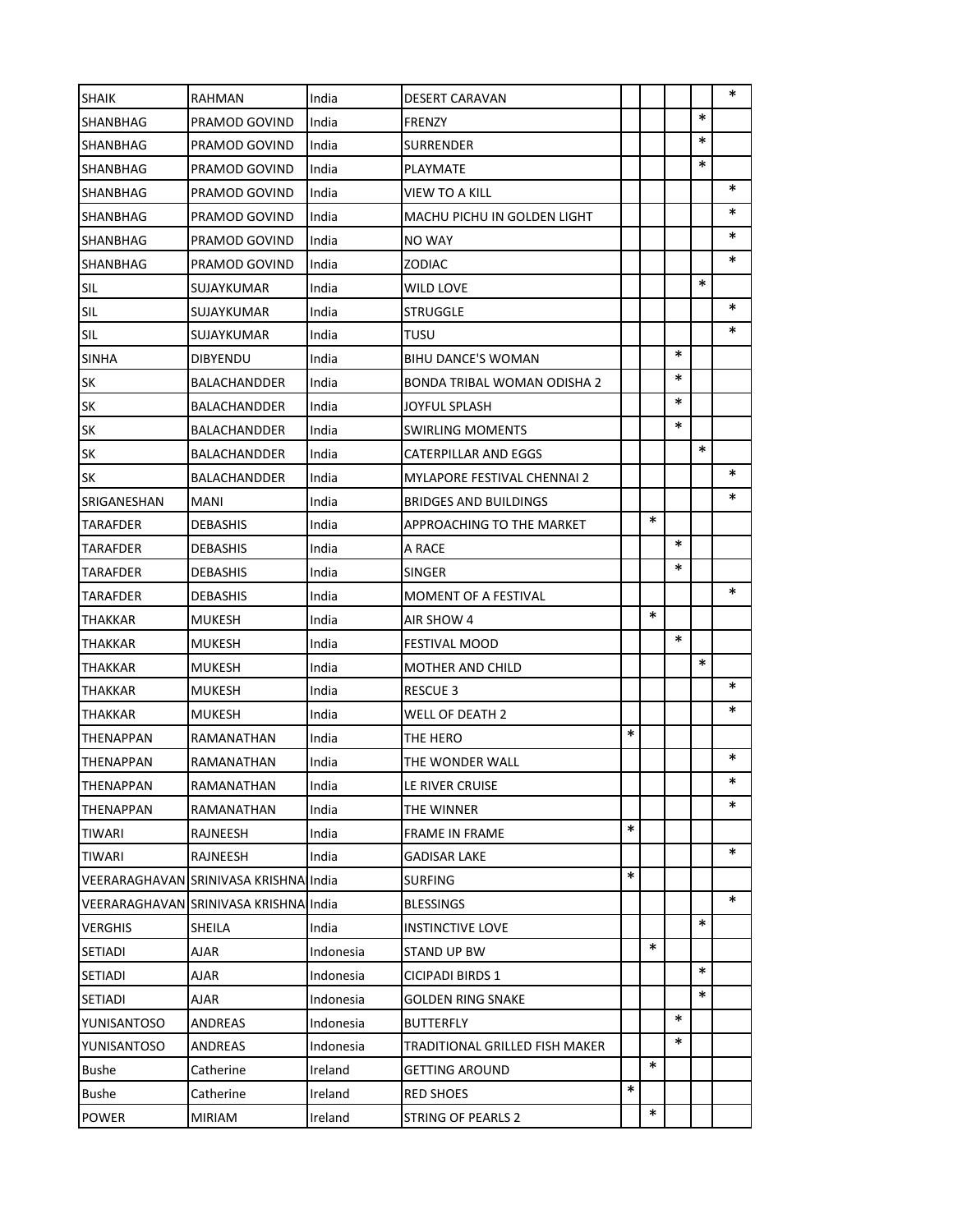| <b>POWER</b>   | <b>MIRIAM</b>  | Ireland | BETWEEN THE LINES            |        | $\ast$ |        |        |        |
|----------------|----------------|---------|------------------------------|--------|--------|--------|--------|--------|
| <b>POWER</b>   | <b>MIRIAM</b>  | Ireland | STEAMPUNK KAT                | $\ast$ |        |        |        |        |
| <b>POWER</b>   | <b>MIRIAM</b>  | Ireland | <b>IRELAND LADIES</b>        |        |        | ∗      |        |        |
| <b>POWER</b>   | <b>MIRIAM</b>  | Ireland | WRWC WALES V HONG KONG       |        |        | $\ast$ |        |        |
| <b>POWER</b>   | <b>MIRIAM</b>  | Ireland | <b>SISTERS</b>               |        |        | $\ast$ |        |        |
| <b>POWER</b>   | <b>MIRIAM</b>  | Ireland | PUFFIN                       |        |        |        | $\ast$ |        |
| RATTIGAN       | JAMES JOSEPH   | Ireland | GERARD THE BIKER             |        | $\ast$ |        |        |        |
| RATTIGAN       | JAMES JOSEPH   | Ireland | SPIDER WOMAN                 |        | $\ast$ |        |        |        |
| RATTIGAN       | JAMES JOSEPH   | Ireland | <b>FANNY MULLER</b>          | *      |        |        |        |        |
| RATTIGAN       | JAMES JOSEPH   | Ireland | THE LEAP                     | $\ast$ |        |        |        |        |
| RATTIGAN       | JAMES JOSEPH   | Ireland | HOODED MAN                   | *      |        |        |        |        |
| RATTIGAN       | JAMES JOSEPH   | Ireland | WHAT DO YOU THINK            |        |        |        | $\ast$ |        |
| RATTIGAN       | JAMES JOSEPH   | Ireland | PUFFIN IN FLOWERS            |        |        |        | ∗      |        |
| <b>STRAPEC</b> | MICHAEL        | Ireland | VILLAGE OF FROZEN DREAMS     |        | $\ast$ |        |        |        |
| <b>STRAPEC</b> | MICHAEL        | Ireland | THE ROOM                     |        | $\ast$ |        |        |        |
| <b>STRAPEC</b> | MICHAEL        | Ireland | LITTLE ORPHAN                |        | $\ast$ |        |        |        |
| <b>STRAPEC</b> | <b>MICHAEL</b> | Ireland | THE BEAUTY OF SILENCE        | $\ast$ |        |        |        |        |
| <b>STRAPEC</b> | MICHAEL        | Ireland | POLINA                       | $\ast$ |        |        |        |        |
| <b>STRAPEC</b> | MICHAEL        | Ireland | THE STORY OF GREEN EYES      | $\ast$ |        |        |        |        |
| <b>STRAPEC</b> | MICHAEL        | Ireland | LEFT ALONE                   | *      |        |        |        |        |
| <b>STRAPEC</b> | MICHAEL        | Ireland | TIME FOR INSPIRATION         |        |        | *      |        |        |
| <b>STRAPEC</b> | MICHAEL        | Ireland | <b>HOUSE OF SECRETS</b>      |        |        | *      |        |        |
| <b>STRAPEC</b> | MICHAEL        | Ireland | BEAUTY AND THE BEAST         |        |        | *      |        |        |
| <b>GOLDIN</b>  | <b>LEONID</b>  | Israel  | <b>BEIRAO LIQUOR</b>         | $\ast$ |        |        |        |        |
| <b>GOLDIN</b>  | <b>LEONID</b>  | Israel  | VIOLONCELLO                  | $\ast$ |        |        |        |        |
| <b>GOLDIN</b>  | <b>LEONID</b>  | Israel  | WOMAN IN BLACK               | *      |        |        |        |        |
| <b>GOLDIN</b>  | <b>LEONID</b>  | Israel  | <b>MANICURE AND PEDICURE</b> |        |        | $\ast$ |        |        |
| <b>GOLDIN</b>  | <b>LEONID</b>  | Israel  | WOMEN IN DIFFERENT ERAS      |        |        | $\ast$ |        |        |
| <b>BODDI</b>   | <b>SIMONE</b>  | Italy   | VALENCIA 4                   |        | $\ast$ |        |        |        |
| <b>BODDI</b>   | SIMONE         | Italy   | VALENCIA 8                   |        | $\ast$ |        |        |        |
| <b>BODDI</b>   | <b>SIMONE</b>  | Italy   | <b>BELFAST 7</b>             |        | $\ast$ |        |        |        |
| <b>BODDI</b>   | <b>SIMONE</b>  | Italy   | CARNEVALE 88                 | $\ast$ |        |        |        |        |
| <b>BODDI</b>   | <b>SIMONE</b>  | Italy   | VALENCIA 1                   | *      |        |        |        |        |
| DI PANFILO     | VINCENZO       | Italy   | BIKER ON THE ROAD            |        | $\ast$ |        |        |        |
| DI PANFILO     | VINCENZO       | Italy   | LA FIGLIA DI CHARLIE         |        |        | ∗      |        |        |
| DI PANFILO     | VINCENZO       | Italy   | CLIMB                        |        |        |        |        | $\ast$ |
| <b>FAVERO</b>  | ADRIANO        | Italy   | <b>BLACK AND WHITE</b>       |        | $\ast$ |        |        |        |
| <b>FAVERO</b>  | ADRIANO        | Italy   | PETER AND SISTERS            |        | *      |        |        |        |
| <b>FAVERO</b>  | ADRIANO        | Italy   | GYMNASTICS 5                 | *      |        |        |        |        |
| <b>FAVERO</b>  | ADRIANO        | Italy   | <b>BUTTERFLY 200</b>         | *      |        |        |        |        |
| <b>FAVERO</b>  | ADRIANO        | Italy   | FLY                          |        |        | $\ast$ |        |        |
| <b>FAVERO</b>  | ADRIANO        | Italy   | SINCRO <sub>2</sub>          |        |        | $\ast$ |        |        |
| <b>FAVERO</b>  | ADRIANO        | Italy   | <b>FIRST STEPS</b>           |        |        | $\ast$ |        |        |
| PALETTI        | SILVESTRO      | Italy   | FRIEND FRATERNAL 22          |        | $\ast$ |        |        |        |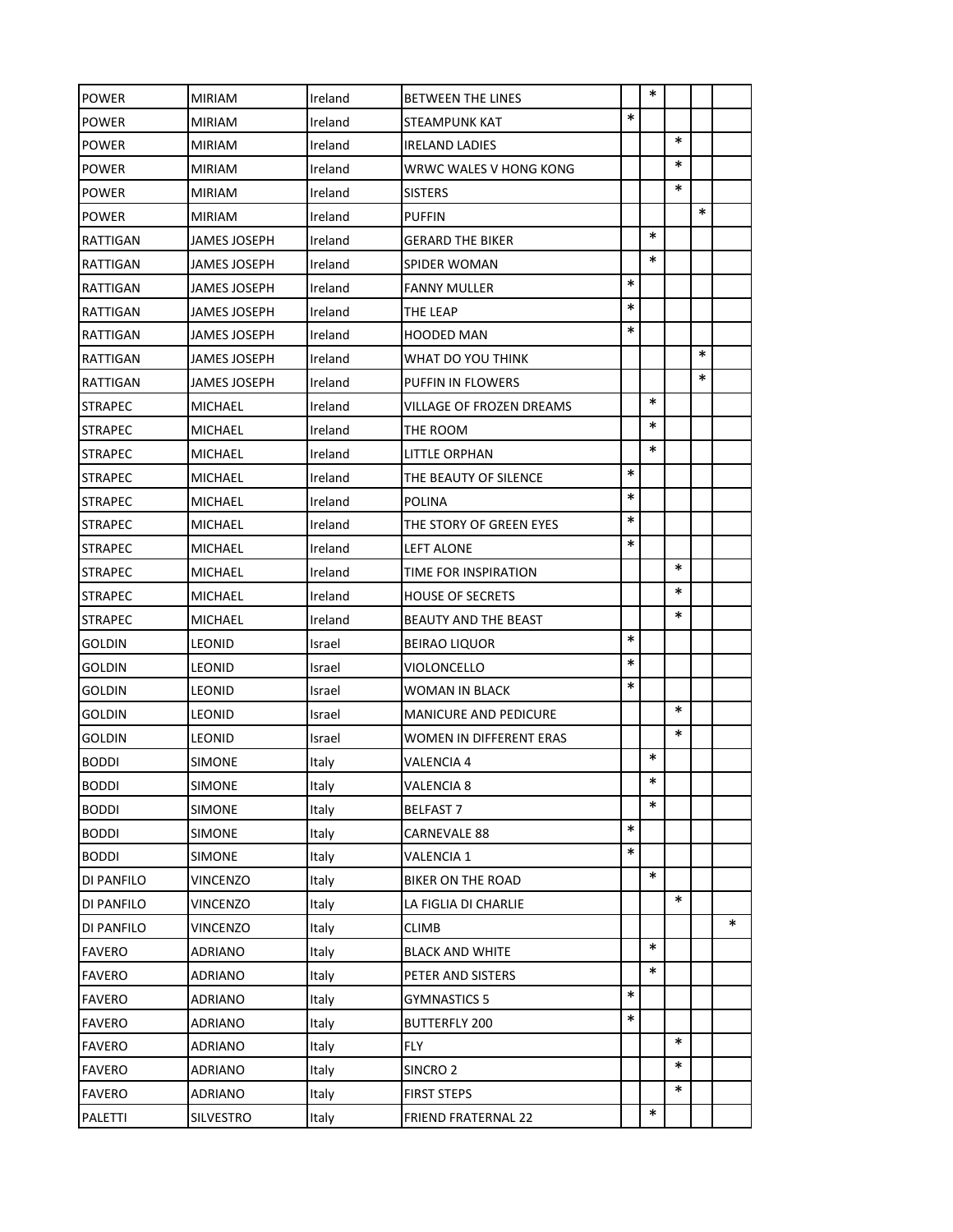| PALETTI        | SILVESTRO        | Italy                       | THE BODY IN THE DANCE 23           | $\ast$ |        |        |        |        |
|----------------|------------------|-----------------------------|------------------------------------|--------|--------|--------|--------|--------|
| PALETTI        | SILVESTRO        | Italy                       | THE BODY IN DANCE                  |        |        | $\ast$ |        |        |
| PALETTI        | <b>SILVESTRO</b> | Italy                       | COMBAT 49                          |        |        |        | $\ast$ |        |
| PALETTI        | <b>SILVESTRO</b> | Italy                       | IN TWO FOR ONE                     |        |        |        | $\ast$ |        |
| PALETTI        | <b>SILVESTRO</b> | Italy                       | THE GIFT 8                         |        |        |        | $\ast$ |        |
| PALETTI        | SILVESTRO        | Italy                       | <b>BURANO 5</b>                    |        |        |        |        | *      |
| <b>REGGIO</b>  | ALMANDO          | Italy                       | ICE DANCE 1932                     |        | $\ast$ |        |        |        |
| <b>REGGIO</b>  | ALMANDO          | Italy                       | RIBBON 10                          |        |        | $\ast$ |        |        |
| <b>REGGIO</b>  | ALMANDO          | Italy                       | <b>RIBBON 1932</b>                 |        |        | $\ast$ |        |        |
| <b>REGGIO</b>  | ALMANDO          | Italy                       | SYNCHRONIZED SWIMMING 1940         |        |        | $\ast$ |        |        |
| SONG           | <b>SUKYOUNG</b>  | Korea, Republic ACHIEVEMENT |                                    |        |        |        | $\ast$ |        |
| <b>CHEANG</b>  | SHERMAN          | Macau                       | FOLLOW MY HUSBAND                  |        | $\ast$ |        |        |        |
| CHEANG         | SHERMAN          | Macau                       | TANGO                              |        | $\ast$ |        |        |        |
| <b>CHEANG</b>  | SHERMAN          | Macau                       | <b>DANCING GIRL</b>                |        | $\ast$ |        |        |        |
| <b>CHEANG</b>  | SHERMAN          | Macau                       | LONELY ON THE BEACH                | $\ast$ |        |        |        |        |
| <b>CHEANG</b>  | SHERMAN          | Macau                       | <b>BIRD AND SNAKE FIGHTING</b>     | *      |        |        |        |        |
| <b>CHEANG</b>  | SHERMAN          | Macau                       | <b>BEAUTIFUL FLAMINGOS</b>         |        |        |        | $\ast$ |        |
| <b>CHEANG</b>  | SHERMAN          | Macau                       | MAMA WHERE ARE YOU                 |        |        |        | $\ast$ |        |
| <b>CHEANG</b>  | SHERMAN          | Macau                       | SHIRAWAKAKO                        |        |        |        |        | $\ast$ |
| <b>CATANIA</b> | <b>GOTTFRIED</b> | Malta                       | CITY OF ARTS AND SCIENCES 12       |        | ∗      |        |        |        |
| CATANIA        | GOTTFRIED        | Malta                       | TULIP STAIRCASE LONDON             |        | $\ast$ |        |        |        |
| CATANIA        | <b>GOTTFRIED</b> | Malta                       | M                                  | $\ast$ |        |        |        |        |
| <b>CATANIA</b> | <b>GOTTFRIED</b> | Malta                       | COOKING                            |        |        | $\ast$ |        |        |
| <b>CATANIA</b> | GOTTFRIED        | Malta                       | LUNCHTIME                          |        |        | *      |        |        |
| <b>CATANIA</b> | GOTTFRIED        | Malta                       | SEAMSTRESS                         |        |        | $\ast$ |        |        |
| <b>CATANIA</b> | GOTTFRIED        | Malta                       | FOOD PREPARATION                   |        |        | $\ast$ |        |        |
| <b>CATANIA</b> | GOTTFRIED        | Malta                       | <b>MEERKATS ON THE ALERT</b>       |        |        |        | $\ast$ |        |
| <b>CATANIA</b> | <b>GOTTFRIED</b> | Malta                       | TWO MEERKATS                       |        |        |        | $\ast$ |        |
| <b>CATANIA</b> | <b>GOTTFRIED</b> | Malta                       | <b>CITY OF ARTS AND SCIENCES 4</b> |        |        |        |        | *      |
| CATANIA        | GOTTFRIED        | Malta                       | CITY OF ARTS AND SCIENCES 20       |        |        |        |        | *      |
| GAUTAM         | <b>JANAK</b>     | Nepal                       | HOLI KATHMANDU                     |        | $\ast$ |        |        |        |
| GAUTAM         | JANAK            | Nepal                       | DURBAR SQUARE VIEW                 | $\ast$ |        |        |        |        |
| GAUTAM         | <b>JANAK</b>     | Nepal                       | TEA GARDEN                         | *      |        |        |        |        |
| LYBAERT        | DANIEL           | Netherlands                 | ISENDICA MET FIETSER IN ZWW        |        | $\ast$ |        |        |        |
| LYBAERT        | DANIEL           | <b>Netherlands</b>          | BERENRUZIE IN ZWW                  |        | *      |        |        |        |
| LYBAERT        | DANIEL           | Netherlands                 | GROEP KUIFMAKAKEN 2                | *      |        |        |        |        |
| LYBAERT        | DANIEL           | Netherlands                 | STIEKEM 2 IN KLEUR                 | *      |        |        |        |        |
| LYBAERT        | DANIEL           | Netherlands                 | WEGGESTOKEN                        | $\ast$ |        |        |        |        |
| LYBAERT        | DANIEL           | Netherlands                 | PIEPEKE DUIK                       | $\ast$ |        |        |        |        |
| LYBAERT        | DANIEL           | Netherlands                 | HET GROTE GAT                      |        |        |        |        | ∗      |
| LYBAERT        | DANIEL           | Netherlands                 | SCHERPENHEUVEL                     |        |        |        |        | ∗      |
| AFFELD         | KATHRIN          | New Zealand                 | ARCHITECTURAL DESIGNS              |        | $\ast$ |        |        |        |
| AFFELD         | KATHRIN          | New Zealand                 | <b>CRESTED GREBE</b>               |        |        |        | *      |        |
| <b>SKARET</b>  | TROND M.         | Norway                      | RUSSIAN GIRL                       |        | ∗      |        |        |        |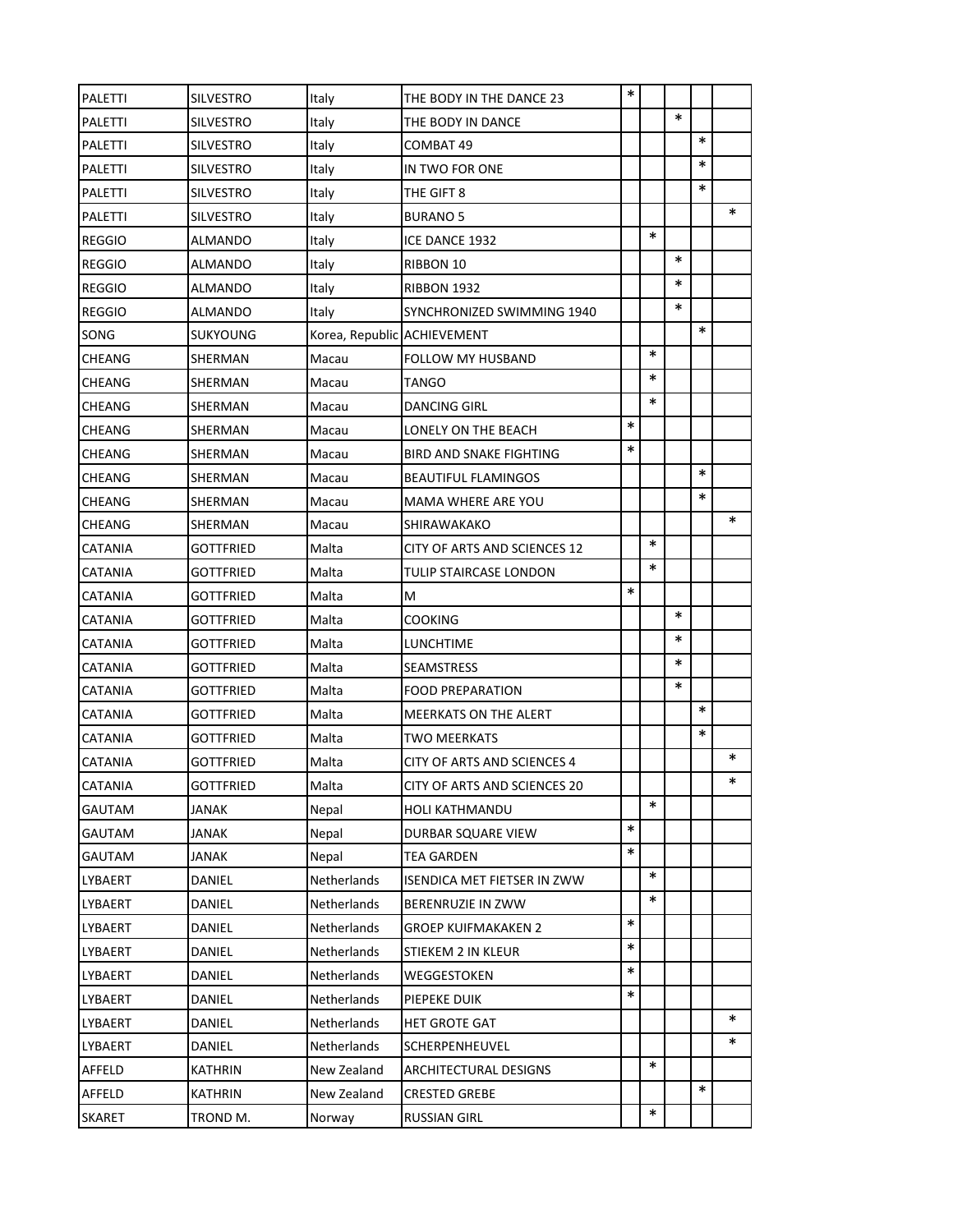| <b>SKARET</b>    | TROND M.         | Norway                        | D&G HANGING                          | ∗      |        |        |        |        |
|------------------|------------------|-------------------------------|--------------------------------------|--------|--------|--------|--------|--------|
| <b>SKARET</b>    | TROND M.         | Norway                        | ERIKA                                | $\ast$ |        |        |        |        |
| <b>SKARET</b>    | TROND M.         | Norway                        | CRETIAN WINDOW FLOWER                | $\ast$ |        |        |        |        |
| SYNNEVAAG        | ROALD            | Norway                        | LONESOME IN OSLO                     |        | $\ast$ |        |        |        |
| KUCZYNSKI        | SEBASTIAN        | Poland                        | THE WAY TO WORK                      | $\ast$ |        |        |        |        |
| <b>KUCZYNSKI</b> | SEBASTIAN        | Poland                        | SEISERM ALM 1                        |        |        |        |        | $\ast$ |
| Hassan           | Ahmed Mohamed    | Qatar                         | HIGHLIGHT                            |        | $\ast$ |        |        |        |
| Hassan           | Ahmed Mohamed    | Qatar                         | BEIGE DOOR                           | $\ast$ |        |        |        |        |
| Hassan           | Ahmed Mohamed    | Qatar                         | BLUE WATER                           | $\ast$ |        |        |        |        |
| Hassan           | Ahmed Mohamed    | Qatar                         | OLD LADY                             |        |        | $\ast$ |        |        |
| <b>BAN</b>       | JOZSEF           | Romania                       | I AM READY                           |        | $\ast$ |        |        |        |
| BAN              | JOZSEF           | Romania                       | THE GUARDIAN                         | $\ast$ |        |        |        |        |
| <b>BAN</b>       | JOZSEF           | Romania                       | THE BAD BOYS                         | $\ast$ |        |        |        |        |
| <b>BAN</b>       | <b>JOZSEF</b>    | Romania                       | ALONE IN THE NIGHT                   | $\ast$ |        |        |        |        |
| <b>POP</b>       | OVI D            | Romania                       | <b>STAGES</b>                        |        | $\ast$ |        |        |        |
| <b>POP</b>       | OVI D            | Romania                       | A VIEW FROM A BALCONY                |        | ∗      |        |        |        |
| POP              | OVI D            | Romania                       | STRIPES 02                           |        | $\ast$ |        |        |        |
| POP              | OVI <sub>D</sub> | Romania                       | LABYRINTH                            | $\ast$ |        |        |        |        |
| POP              | OVI D            | Romania                       | WITCHY                               | $\ast$ |        |        |        |        |
| POP              | OVI D            | Romania                       | <b>FOUR SEASONS 04</b>               | $\ast$ |        |        |        |        |
| POP              | OVI D            | Romania                       | NO TRAIN 02                          |        |        | $\ast$ |        |        |
| <b>POP</b>       | OVI D            | Romania                       | <b>MACRI</b>                         |        |        | ∗      |        |        |
| <b>STAN</b>      | VALENTINA        | Romania                       | IN SPARE TIME                        | $\ast$ |        |        |        |        |
| <b>STAN</b>      | VALENTINA        | Romania                       | COLORFUL STREET                      | $\ast$ |        |        |        |        |
| <b>STAN</b>      | VALENTINA        | Romania                       | PARIS                                |        |        |        |        | ∗      |
| <b>STAN</b>      | VALENTINA        | Romania                       | FULL OF LIFE                         |        |        |        |        | ∗      |
| <b>STAN</b>      | VALENTINA        | Romania                       | <b>GLACIER LAGOON</b>                |        |        |        |        | ∗      |
| VASILE           | SARB             | Romania                       | CHILDHOOD 3                          |        |        |        |        | ∗      |
| VASILE           | SARB             | Romania                       | THE SONG OF JOY                      |        |        |        |        | ∗      |
| LETCHMANAN       | RAMESH           | Singapore                     | <b>BULL MUD RACING-5</b>             |        | $\ast$ |        |        |        |
| LETCHMANAN       | RAMESH           | Singapore                     | <b>ARTISTIC DANCER</b>               |        | *      |        |        |        |
| LETCHMANAN       | RAMESH           | Singapore                     | LADY DRUMMER                         | $\ast$ |        |        |        |        |
| LETCHMANAN       | RAMESH           | Singapore                     | UMBRELLA DANCER                      | $\ast$ |        |        |        |        |
| LETCHMANAN       | RAMESH           | Singapore                     | GROUNDNUT WORKERS                    |        |        | ∗      |        |        |
| LETCHMANAN       | RAMESH           | Singapore                     | <b>BABY SNOW MONKEYS</b>             |        |        |        | $\ast$ |        |
| LETCHMANAN       | RAMESH           | Singapore                     | CLASH OF FOXES                       |        |        |        | $\ast$ |        |
| LETCHMANAN       | RAMESH           | Singapore                     | <b>BULL MUD RACING-1</b>             |        |        |        |        | $\ast$ |
| LETCHMANAN       | RAMESH           | Singapore                     | BULL MUD RACING-2                    |        |        |        |        | ∗      |
| LETCHMANAN       | RAMESH           | Singapore                     | <b>BULL MUD RACING-3</b>             |        |        |        |        | $\ast$ |
| <b>TOTH</b>      | <b>FRANTISEK</b> |                               | Slovakia (Slovak DREAM OF AN ANGEL   |        | *      |        |        |        |
| тотн             | <b>FRANTISEK</b> | Slovakia (Slovak BURIED ALIVE |                                      |        | $\ast$ |        |        |        |
| <b>TOTH</b>      | <b>FRANTISEK</b> |                               | Slovakia (Slovak FAROE ISLANDS       | $\ast$ |        |        |        |        |
| <b>TOTH</b>      | <b>FRANTISEK</b> |                               | Slovakia (Slovak HEAL THE WORLD      | $\ast$ |        |        |        |        |
| <b>TOTH</b>      | <b>FRANTISEK</b> |                               | Slovakia (Slovak LIGHTS IN THE NIGHT | $\ast$ |        |        |        |        |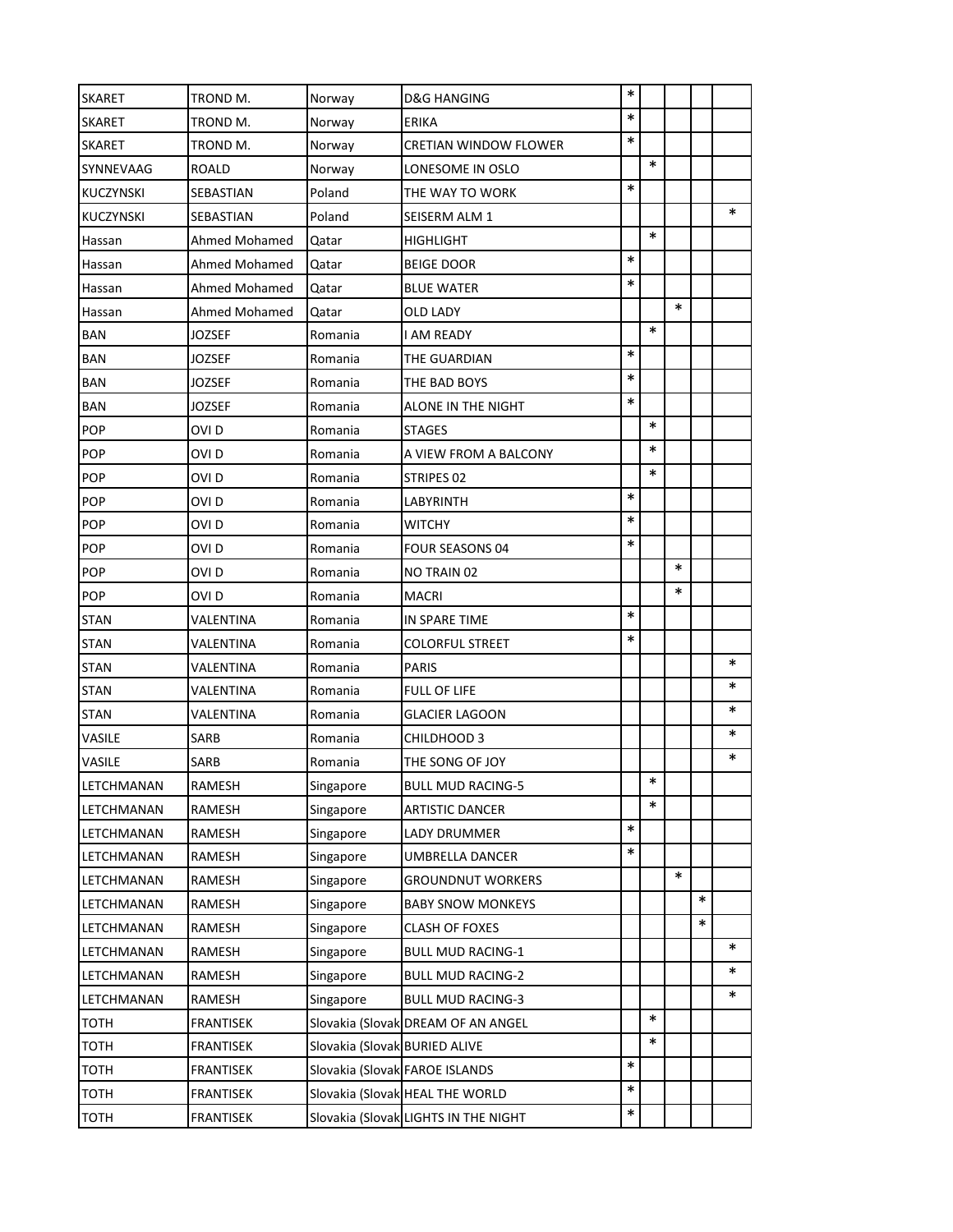| тотн                      | <b>FRANTISEK</b> | Slovakia (Slovak FADING AWAY  |                                   |        |        | ∗      |        |        |
|---------------------------|------------------|-------------------------------|-----------------------------------|--------|--------|--------|--------|--------|
| тотн                      | <b>FRANTISEK</b> | Slovakia (Slovak NOT TOO LATE |                                   |        |        | *      |        |        |
| тотн                      | <b>FRANTISEK</b> |                               | Slovakia (Slovak NORTHERN LIGHTS  |        |        |        |        | $\ast$ |
| тотн                      | <b>FRANTISEK</b> |                               | Slovakia (Slovak FAROE ISLANDS II |        |        |        |        | $\ast$ |
| тотн                      | <b>FRANTISEK</b> | Slovakia (Slovak SLOVENIA     |                                   |        |        |        |        | ∗      |
| <b>PODNAR</b>             | JANEZ            | Slovenia                      | TUSCANY 231                       |        |        |        |        | $\ast$ |
| MOLERO GUTIERR FLORENTINO |                  | Spain                         | YIN Y YANG                        |        | $\ast$ |        |        |        |
| MOLERO GUTIERR FLORENTINO |                  | Spain                         | JEME                              |        | $\ast$ |        |        |        |
| MOLERO GUTIERR FLORENTINO |                  | Spain                         | FUERZA Y DESTREZA                 |        | $\ast$ |        |        |        |
| MOLERO GUTIERR FLORENTINO |                  | Spain                         | ARANEAE                           | $\ast$ |        |        |        |        |
| MOLERO GUTIERR FLORENTINO |                  | Spain                         | EN LA XANA                        | $\ast$ |        |        |        |        |
| SALINAS D'ANGLAI JOAQUIN  |                  | Spain                         | <b>EMOCIONES</b>                  |        | $\ast$ |        |        |        |
| SALINAS D'ANGLAI JOAQUIN  |                  | Spain                         | PILAR <sub>8</sub>                |        | $\ast$ |        |        |        |
| SALINAS D'ANGLAI JOAQUIN  |                  | Spain                         | ANABEL 10                         |        |        | $\ast$ |        |        |
| <b>HANSSON</b>            | LARS-HAKAN       | Sweden                        | <b>HORSE ELVIS CH</b>             |        | $\ast$ |        |        |        |
| <b>HANSSON</b>            | LARS-HAKAN       | Sweden                        | <b>FLYING ON HORSEBACK</b>        | *      |        |        |        |        |
| <b>HANSSON</b>            | LARS-HAKAN       | Sweden                        | WO ANNETTE 9919                   |        |        | $\ast$ |        |        |
| <b>HANSSON</b>            | LARS-HAKAN       | Sweden                        | KILLER WHALE SPEEDBOAT            |        |        |        |        | $\ast$ |
| <b>HANSSON</b>            | LARS-HAKAN       | Sweden                        | OVRABY MILL 9495                  |        |        |        |        | *      |
| WENNBLOM                  | <b>MONICA</b>    | Sweden                        | WINTER BEACH                      |        |        |        |        | *      |
| JENZER                    | URS              | Switzerland                   | GMA ANTIGUA 12                    |        |        |        |        | *      |
| SALT                      | <b>FATMA</b>     | Turkey                        | EFKAR                             | $\ast$ |        |        |        |        |
| <b>SALT</b>               | FATMA            | Turkey                        | deli                              | $\ast$ |        |        |        |        |
| <b>SALT</b>               | <b>FATMA</b>     | Turkey                        | GURBET                            |        |        | $\ast$ |        |        |
| <b>AGGISS</b>             | KATH             | United Kingdom                | <b>BRIDGING THE GENERATIONSS</b>  |        | $\ast$ |        |        |        |
| <b>AGGISS</b>             | KATH             | United Kingdom                | <b>HERON AND SNAKE</b>            |        |        |        | *      |        |
| <b>AGGISS</b>             | KATH             | United Kingdom                | <b>GREY SEAL PUP</b>              |        |        |        | $\ast$ |        |
| <b>AGGISS</b>             | KATH             | United Kingdom                | SUNRISE ON THE NAMIB              |        |        |        |        | $\ast$ |
| <b>ANDREWS</b>            | VICTORIA         | United Kingdom                | KINGFISHER WITH FISH              |        |        |        | $\ast$ |        |
| FRY                       | MARTIN           | United Kingdom                | THE OLD SEA DOG                   |        | $\ast$ |        |        |        |
| <b>FRY</b>                | <b>MARTIN</b>    | United Kingdom                | <b>WINTER LIGHT</b>               |        | *      |        |        |        |
| <b>FRY</b>                | <b>MARTIN</b>    | United Kingdom                | BLUE EYED GIRL                    |        |        | *      |        |        |
| <b>FRY</b>                | <b>MARTIN</b>    | United Kingdom                | <b>WHO CARES</b>                  |        |        | *      |        |        |
| <b>FRY</b>                | <b>MARTIN</b>    | United Kingdom                | <b>STORM WATCHERS</b>             |        |        |        |        | ∗      |
| <b>KOZOK</b>              | <b>CORINNE</b>   | United Kingdom                | LOVE TRIANGLE IN THE MARA         |        |        |        | $\ast$ |        |
| KOZOK                     | CORINNE          | United Kingdom                | NO SHARING                        |        |        |        | $\ast$ |        |
| KOZOK                     | <b>CORINNE</b>   | United Kingdom                | SOUTH GEORGIA WELCOME             |        |        |        |        | *      |
| <b>KOZOK</b>              | <b>CORINNE</b>   | United Kingdom                | CELEBRITY CHEETAH BROTHERS        |        |        |        |        | *      |
| LANE                      | <b>MICHAEL</b>   | United Kingdom                | <b>HOGGIES BAR</b>                |        | $\ast$ |        |        |        |
| LANE                      | <b>MICHAEL</b>   | United Kingdom                | SETTING THE PACE                  | $\ast$ |        |        |        |        |
| LANE                      | <b>MICHAEL</b>   | United Kingdom                | SPOTTED HYENA CHEWING BONE        |        |        |        | *      |        |
| LANE                      | MICHAEL          | United Kingdom                | HYENA ATTACK KENYA                |        |        |        | ∗      |        |
| LANE                      | MICHAEL          | United Kingdom                | <b>LESSON TIME</b>                |        |        |        | ∗      |        |
| LANE                      | <b>MICHAEL</b>   | United Kingdom                | <b>SAVAGE HUNTERS</b>             |        |        |        | *      |        |